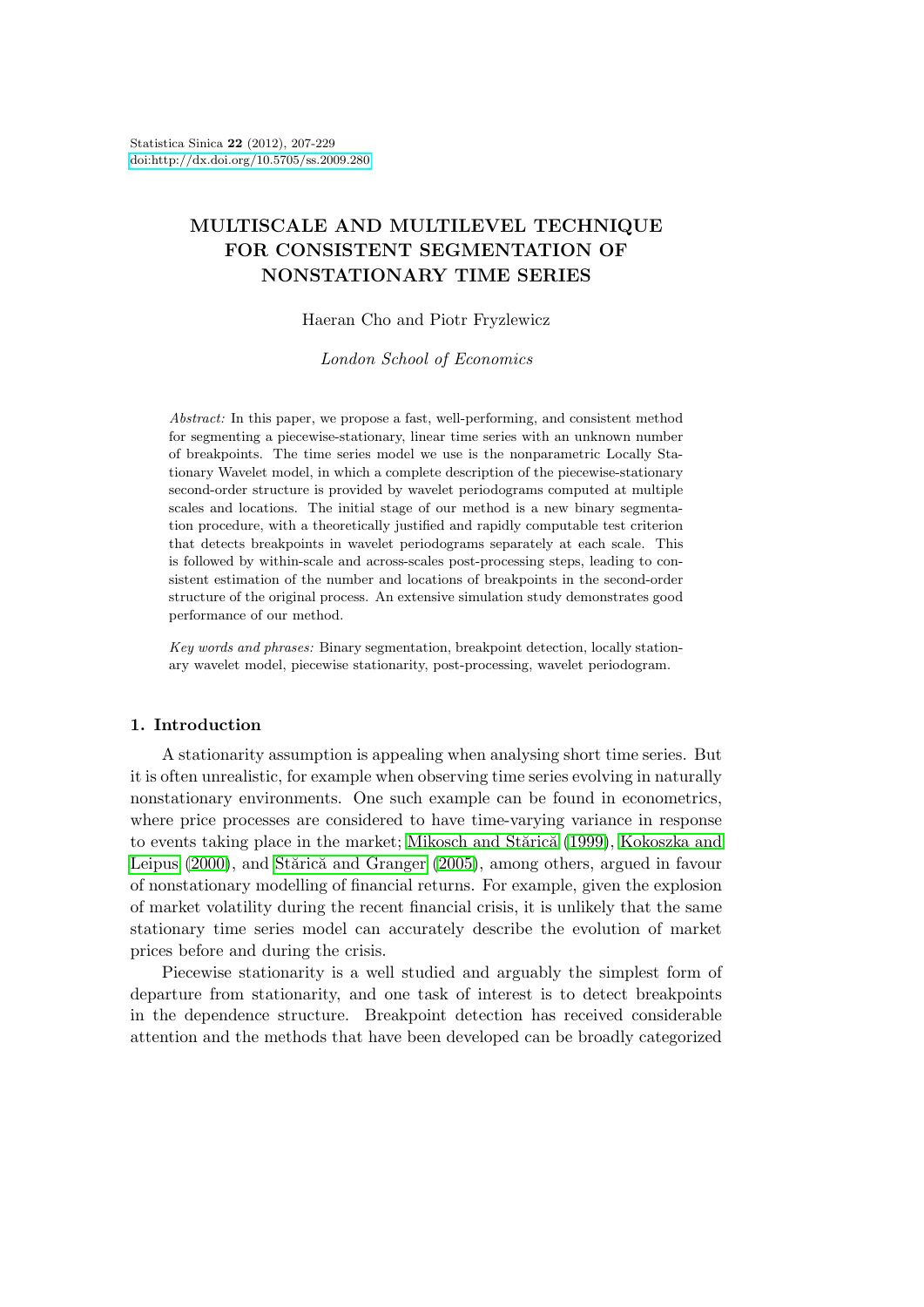into retrospective (a posteriori) methods and on-line methods. In the interest of space, we do not review on-line breakpoint detection approaches here but refer the reader to Lai (2001).

The "a posteriori" approach takes into account the entire set of observations at once and detects breakpoints which occurred in the past. Our interest here lies in the "a posteriori" segmentation category, and we propose a retrospective segment[ation proc](#page-21-0)edure that achieves consistency in identifying multiple breakpoints for a class of nonstationary processes. (Note that we use the term "segmentation" interchangeably with "multiple breakpoint detection".)

Early segmentation literature was mostly devoted to testing the existence of a single breakpoint in the mean or variance of independent observations (Chernoff and Zacks (1964), Sen and Srivastava (1975), Hawkins (1977), Hsu (1977), Worsley (1986)). When the presence of more than one breakpoint is suspected, an algorithm for detecting multiple breakpoints is needed. In Vostrikova (1981), a "binary segmentation" procedure was introduced, a computationally e[fficient](#page-21-0) [multilevel brea](#page-21-0)k[point](#page-21-0) [detection procedure](#page-22-0) t[hat r](#page-22-0)ec[ursively locates](#page-21-0) [and tests fo](#page-21-0)r [multiple](#page-22-0) [break](#page-22-0)points, producing consistent breakpoint estimators for a class of random processes with piecewise constant means. However, [the critical value](#page-22-0)s of the tests at each stage are difficult to compute in practice due to stochasticity in previously selected breakpoints. Venkatraman (1993) employed the same procedure to find multiple breakpoints in the mean of independent and normally distributed variables and showed the consistency of the detected breakpoints with the tests depending on the sample size only, and thus are easier to compute. The binary segmentation procedure was als[o adopted to detect m](#page-22-0)ultiple shifts in the variance of independent observations (Inclán and Tiao (1994), Chen and Gupta  $(1997)$ .

Various multiple breakpoint detection methods have been proposed for time series of dependent observations. In Lavielle and Moulines (2000), least squares estimators of breakpoint locations wer[e developed for linear processes with chang](#page-21-0)i[ng me](#page-21-0)an, extending the work of Bai and Perron (1998). Adak (1998) and Ombao et al. (2001) proposed methods that divided the time series into dyadic blocks and chose the best segmentation acco[rding to suitably tailored crite](#page-22-0)ria. Whitcher, Guttorp, and Percival (2000); Whitcher et al. (2002) and Gabbanini et al. (2004) suggested segmenting long me[mory processes by appl](#page-21-0)y[ing the itera](#page-21-0)tive [cumula](#page-22-0)[tive sum of](#page-22-0) squares (ICSS) algorithm (proposed in Inclán and Tiao  $(1994)$ ) to discrete wavelet coefficients of the process which were approximatel[y Gaussian](#page-22-0) [and decorrelated.](#page-22-0) Dav[is, Le](#page-22-0)e[, and Rodriguez-Yam](#page-22-0) (200[6\) developed the Auto-](#page-21-0)PARM procedure which found the optimal segmentation of piecewise stationary AR processes via the minimum description length pri[nciple, later extended to](#page-21-0) the segmentation of n[on-linear processes in](#page-21-0) Davis, Lee, [and R](#page-21-0)odriguez-Yam (2008).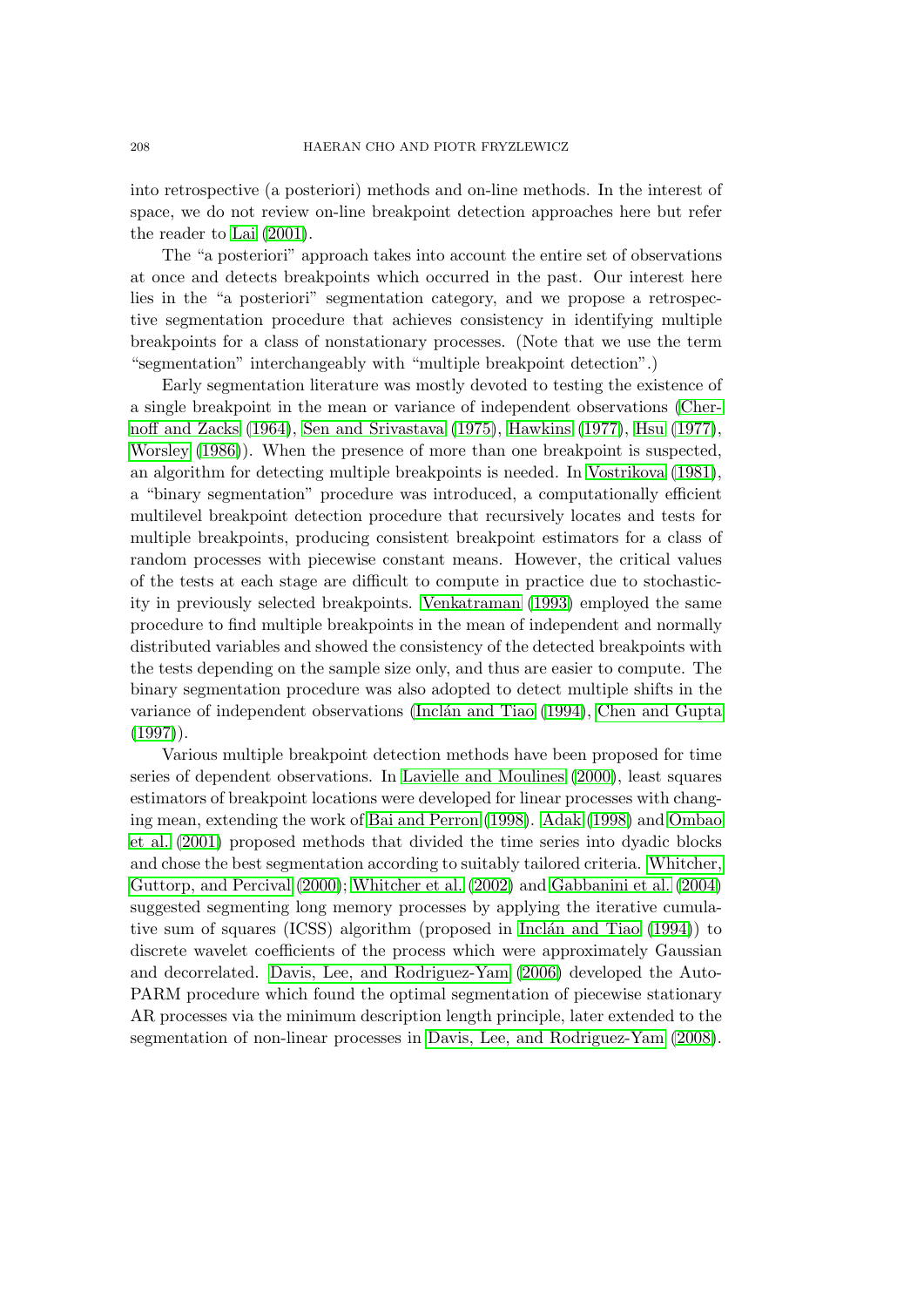In Lavielle and Teyssière (2005), a breakpoint detection method was developed for weakly or strongly dependent processes with time-varying volatility that minimises a penalised contrast function based on a Gaussian likelihood. Andreou and Ghysels (2002) studied a heuristic segmentation procedure for the GARCH model wi[th changing parameters, base](#page-22-0)d on the work of Lavielle and Moulines (2000).

The aim of our work is to propose a well-performing, theoretically tractable, and fast procedure for detecting breakpoints in the second-order [structure of a](#page-21-0) [piecewise stati](#page-21-0)onary time series that is linear but otherwise does not follow any particular parametric model. The nonparametric [model we use for this purpose](#page-22-0) is the Locally Stationary Wavelet (LSW) model first proposed by Nason, von Sachs, and Kroisandt (2000) and later studied by Fryzlewicz and Nason (2006) and Van Bellegem and von Sachs (2008). Detailed justification of our model choice is given in Section 2. In the LSW model, the piecewise constant second-order structure of the process is completely described by local wav[elet periodograms](#page-22-0) [at multiple sca](#page-22-0)l[es, an](#page-22-0)d it is t[hose b](#page-22-0)asic stat[istics that we use as a](#page-21-0) b[asis o](#page-21-0)f our [segmentation procedure.](#page-22-0)

To achieve the multiple breakpoint detection, we propose a binary segmentation method that is applied to wavelet periodograms separately at each scale, and followed by a within-scale and across-scales post-processing procedure to obtain consistent estimators of breakpoints in the second-order structure of the process. We note that wavelet periodograms follow a multiplicative statistical model, but our binary segmentation procedure is different from previously proposed binary segmentation methods for multiplicative models (Inclan and Tiao (1994), Chen and Gupta (1997)) in that it allows for correlated data, which is essential when working with wavelet periodograms. We note that Kouamo, Moulines, and Roueff (2010) proposed a CUSUM-type test for detecting a *single* change in the wavelet variance at one or several scales that [also permits cor](#page-21-0)[relatio](#page-21-0)n [in the data. We](#page-21-0) e[mpha](#page-21-0)sise other unique ingredients of our breakpoint detection procedure which lead to its good performance and consistenc[y in prob](#page-21-0)[ability: the theoretical deri](#page-21-0)vation of our test criterion (which only depends on the length of the time series and is thus fast to compute); the novel across-scales post-processing step, essential in combining the results of the binary segmentation procedures performed for each wavelet periodogram scale separately. We note that our method can simultaneously be termed "multiscale" and "multilevel", as the basic time series model used for our purpose is wavelet-based and thus is a "multiscale" model, and the core methodology to segment each scale of the wavelet periodogram in the model is based on binary segmentation and is thus a "multilevel" procedure.

The paper is organised as follows. Section 2 explains the LSW model and justifies its choice. Our breakpoint detection methodology (together with the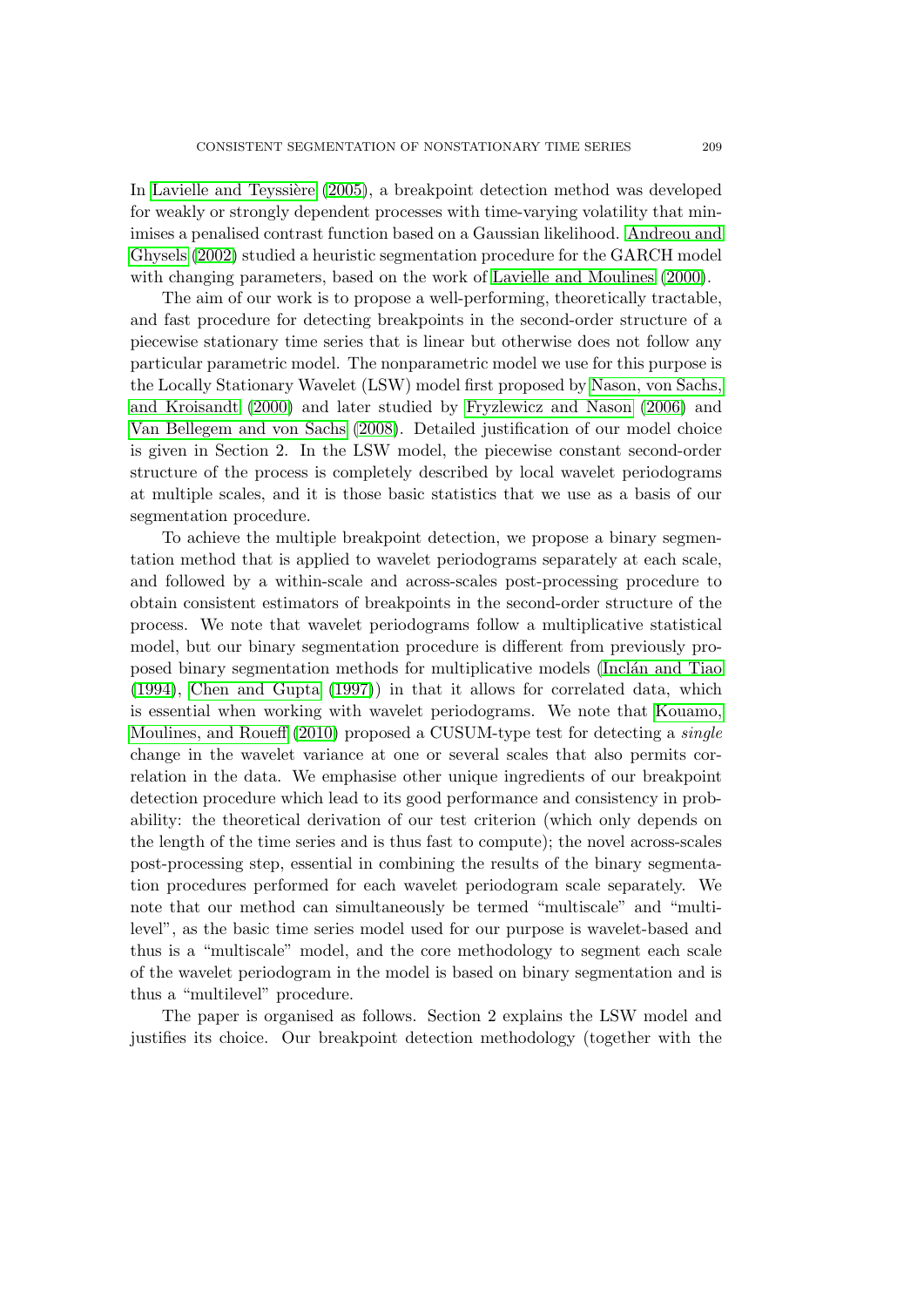<span id="page-3-0"></span>post-processing steps) is introduced in Section 3, where we also demonstrate its theoretical consistency in estimating the total number and locations of breakpoints. In Section 4, we describe the outcome of an extensive simulation study that demonstrates the good performance of our method. In Section 5, we apply our technique to the segmentation of the Dow Jones index and this results in the discovery of two breakpoints: one coinciding with the initial period of the recent financial crisis, and the other coinciding with the collapse of Lehman Brothers, a major financial services firm. The proofs of our theoretical results are provided in the online supplementary material. Software (an R script) implementing our methodology is available from: http://personal.lse.ac.uk/ choh1/msml\_technique.html.

#### **2. Locally Stationary Wavelet Time Series**

[In this section, we define t](http://personal.lse.ac.uk/choh1/msml_technique.html)he Locally Statio[nary Wavelet \(LSW\) time series](http://personal.lse.ac.uk/choh1/msml_technique.html) model (noting that our definition is a slight modification of that of Fryzlewicz and Nason (2006)), describe its properties, and justify its choice as an attractive framework for developing our time series segmentation methodology.

**Definition 1.** A triangular stochastic array  $\{X_{t,T}\}_{t=0}^{T-1}$  for  $T=1,2,\ldots$ , [is in a](#page-21-0) [class of Locally St](#page-21-0)ationary Wavelet (LSW) processes if there exists a mean-square representation

$$
X_{t,T} = \sum_{i=-\infty}^{-1} \sum_{k=-\infty}^{\infty} W_i(\frac{k}{T}) \psi_{i,t-k} \xi_{i,k}
$$
 (2.1)

with  $i \in \{-1, -2, \ldots\}$  and  $k \in \mathbb{Z}$  as scale and location parameters, respectively, the  $\psi_i = (\psi_{i,0}, \ldots, \psi_{i,\mathcal{L}_i-1})$  are discrete, real-valued, compactly supported, nondecimated wavelet vectors with support lengths  $\mathcal{L}_i = O(2^{-i})$ , and the  $\xi_{i,k}$  are zero-mean, orthonormal, identically distributed random variables. For each *i ≤*  $-1$ ,  $W_i(z): [0,1] \to \mathcal{R}$  is a real-valued, piecewise constant function with a finite (but unknown) number of jumps. If the *L<sup>i</sup>* denote the total magnitude of jumps in  $W_i^2(z)$ , the variability of functions  $W_i(z)$  is controlled so that

- $\sum_{i=-\infty}^{-1} W_i^2(z) < \infty$  uniformly in *z*,
- $\sum_{i=-I}^{-1} 2^{-i} L_i = O(\log T)$  where  $I = \log_2 T$ .

The reader unfamiliar with basic concepts in wavelet analysis is referred to the monograph by Vidakovic (1999). By way of example, we recall the simplest discrete, non-decimated wavelet system: the Haar wavelets. Here

$$
\psi_{i,k} = 2^{i/2} \mathbf{I}_{\{0,\dots,2^{-j-1}-1\}}(k) - 2^{i/2} \mathbf{I}_{\{2^{-j-1},\dots,2^{-j}-1\}}(k),
$$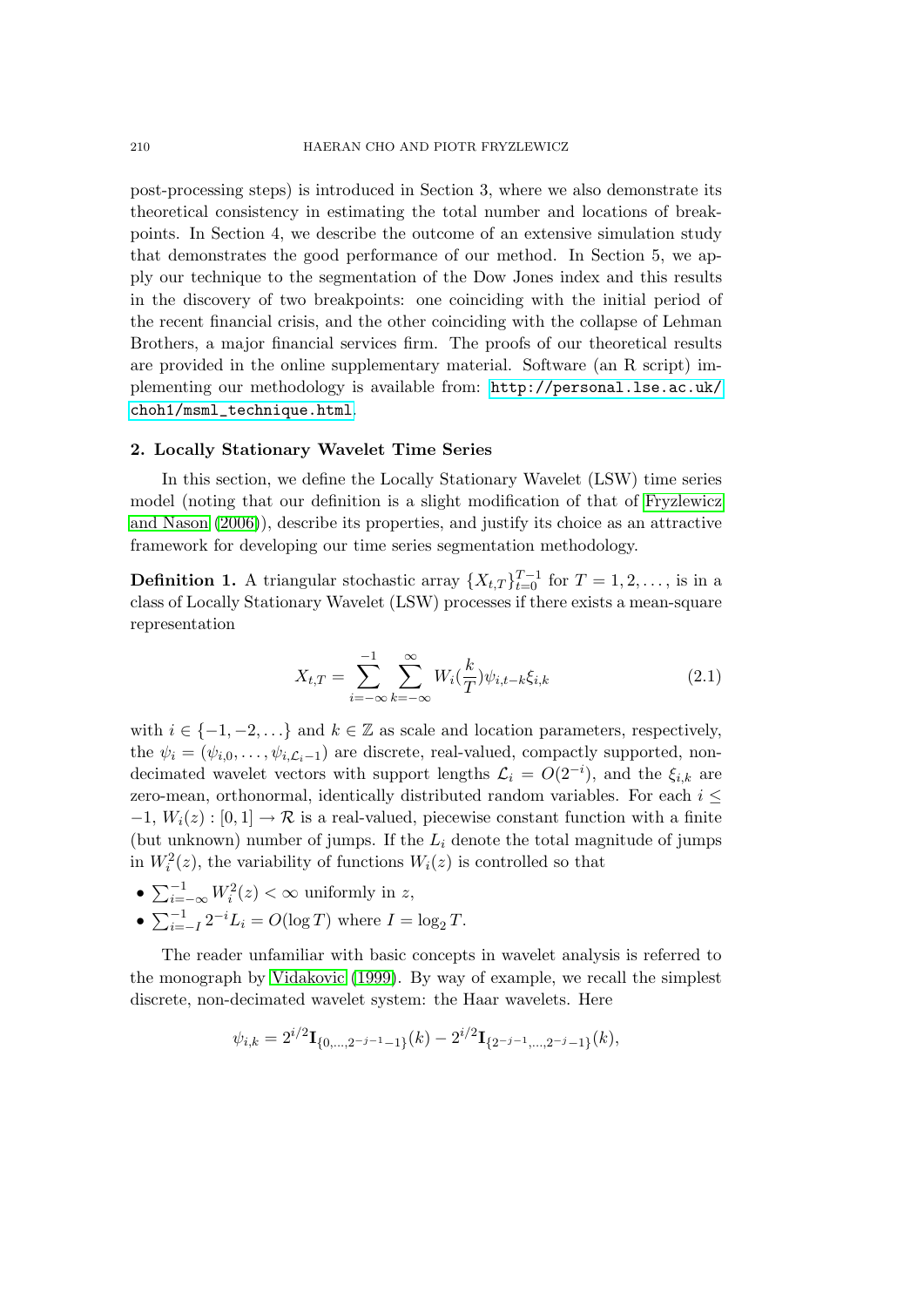for  $i = -1, -2, \ldots, k \in \mathbb{Z}$ , where  $I_A(k)$  is 1 if  $k \in A$  and 0 otherwise. We note that discrete non-decimated wavelets  $\psi_{i,k}$  can be shifted to any location defined by the finest-scale wavelets, and not just to 'dyadic' locations (i.e. those with shifts being multiples of  $2^{-i}$ ) as in the discrete wavelet transform. Therefore, discrete nondecimated wavelets are no longer an orthogonal, but an overcomplete collection of shifted vectors (Nason, von Sachs, and Kroisandt (2000)).

Throughout, the  $\xi_{i,k}$  are assumed to follow the normal distribution; extensions to non-Gaussianity are possible but technically difficult. Comparing the above definition with the Cramér's representati[on of](#page-22-0) stationary processes,  $W_i(k/T)$  is a (scal[e- and location-dependent\) transfe](#page-22-0)r function, the wavelet vectors  $\psi_i$  are analogous to the Fourier exponentials, and the innovations  $\xi_{i,k}$  correspond to the orthonormal increment process. Small negative values of the scale parameter *i* denote "fine" scales where the wavelet vectors are the most localised and oscillatory; large negative values denote "coarser" scales with longer, less oscillatory wavelet vectors. By assuming that  $W_i(z)$  is piecewise constant, we are able to model processes with a piecewise constant second-order structure where, between any two breakpoints in  $W_i(z)$ , the second-order structure remains constant. The Evolutionary Wavelet Spectrum (EWS) is defined as  $S_i(z) = W_i(z)^2$ , and it is in a one-to-one correspondence with the time-dependent autocovariance function of the process  $c(z, \tau) := \lim_{T \to \infty} \text{Cov}(X_{[zT],T}, X_{[zT]+\tau,T})$  (Nason, von Sachs, and Kroisandt (2000)). We note that  $W_i(z)$  is a valid transfer function; the variance of the resulting time series  $X_{t,T}$  is uniformly bounded over  $t$ , and the one-to-one correspondence between the autocovariance function and  $S_i(z)$ leads to model identifi[ability](#page-22-0). Our objective is to develop a consist[ent method](#page-22-0) [for detecting breakpoi](#page-22-0)nts in the EWS, and consequently to provide a segmentation of the original time series. The following technical assumption is placed on the breakpoints present in the EWS.

**Assumption 1.** *The set of locations z where* (*possibly infinitely many*) *functions*  $S_i(z)$  contain a jump, is finite; with  $\mathcal{B} = \{z; \quad \exists i \lim_{u \to z^-} S_i(u) \neq \lim_{u \to z^+} S_i(u)\},\$ *then*  $B = |\mathcal{B}| < \infty$ *.* 

We further define the wavelet periodogram of the LSW time series.

**Definition 2.** Let  $X_{t,T}$  be an LSW process as in (2.1). The triangular stochastic array

$$
I_{t,T}^{(i)} = \left| \sum_{s} X_{s,T} \psi_{i,s-t} \right|^2 \tag{2.2}
$$

is called the wavelet periodogram of  $X_{t,T}$  at scale *i*.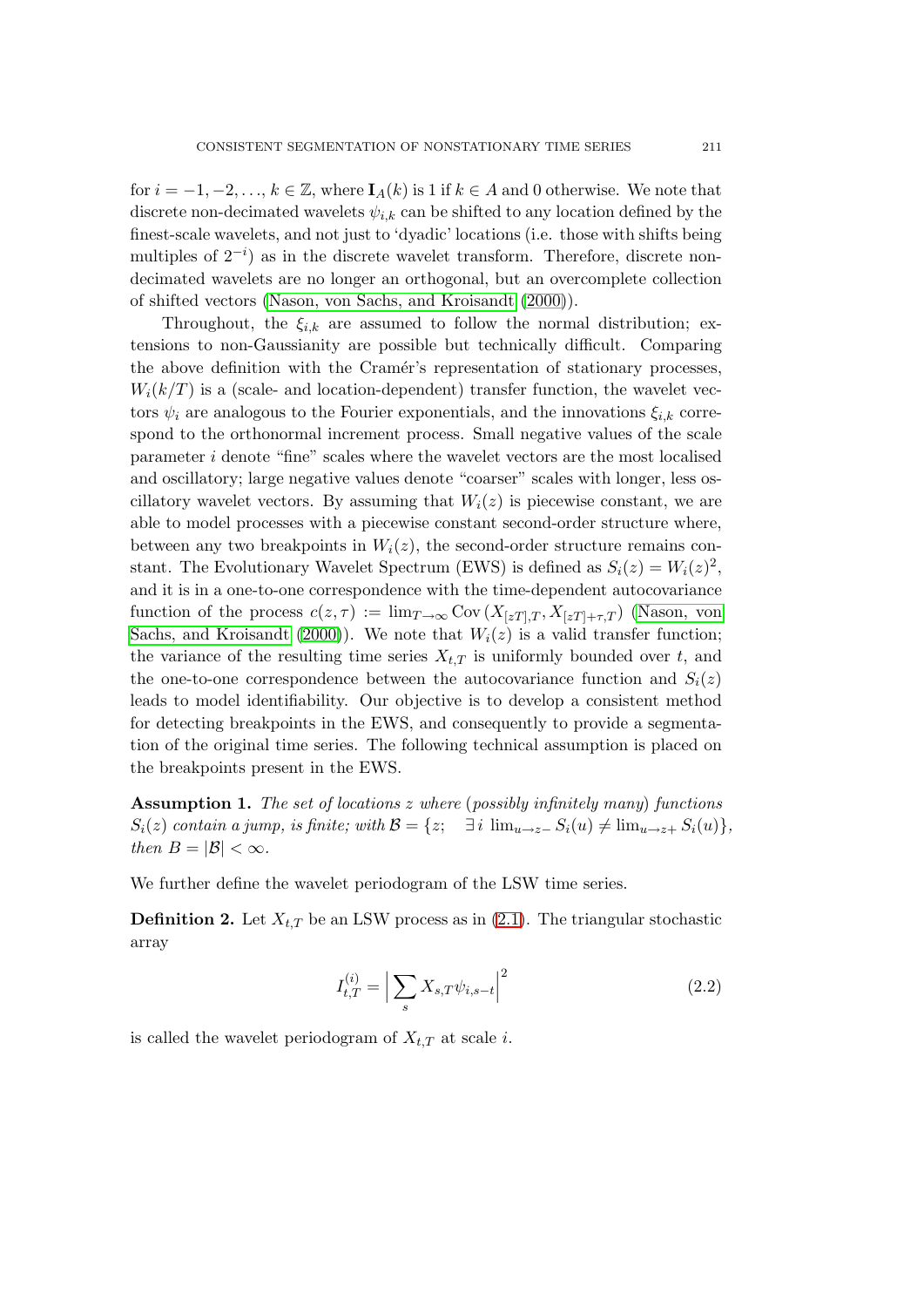With the autocorrelation wavelets  $\Psi_i(\tau) := \sum_k \psi_{i,k} \psi_{i,k-\tau}$ , the wavelet operator matrix is defined as  $\mathbf{A} = (A_{i,k})_{i,k < 0}$  with  $A_{i,k} := \langle \Psi_i, \Psi_k \rangle = \sum_{\tau} \Psi_i(\tau) \Psi_k(\tau)$ . Fryzlewicz and Nason (2006) showed that the expectation of a wavelet periodogram  $\mathbb{E}I_{t,T}^{(i)}$  is "close" (in the sense of the integrated squared bias converging to zero) to the function  $\beta_i(z) = \sum_{j=-\infty}^{-1} S_j(z) A_{i,j}$ , a piecewise constant func[tion with at most](#page-21-0) *B* ju[mps, a](#page-21-0)ll of which occur in the set *B*. Thus, there exists a one-to-one correspondence between EWS, the time-dependent autocovariance function, and the function  $\beta_i(z)$  (being the asymptotic expectation of the wavelet periodogram). Every breakpoint in the autocovariance structure then results in a breakpoint in at least one of the  $\beta_i(z)$ 's, and is thus detectable, at least with  $T \to \infty$ , by analysing the wavelet periodogram sequences. We note that  $\mathbb{E} I_{t,T}^{(i)}$ *t,T* itself is piecewise constant by definition, except on the intervals of length *C*2 *−i* around the discontinuities occurring in *B* (*C* denotes an arbitrary positive constant throughout the paper); given a breakpoint  $\nu \in \mathcal{B}$ , the computation of  $I_{t,T}^{(i)}$ *t,T* for  $t \in [\nu - C2^{-i}, \nu + C2^{-i}]$  involves observations from two stationary segments, which results in  $\mathbb{E}I_{t,T}^{(i)}$  being "almost" piecewise constant yet not completely so.

The finiteness of *B* implies that there exists a fixed index  $I^* < \lfloor \log_2 T \rfloor$  such that each breakpoint in *B* can be found in at least one of the functions  $S_i(z)$ for  $i = -1, \ldots, -I^*$ . Thus, from the invertibility of **A** and the closeness of  $\beta_i(z)$ and  $\mathbb{E}I_{t,T}^{(i)}$ , as noted above, we conclude that every breakpoint is detectable from the wavelet periodogram sequences at scales  $i = -1, \ldots, -I^*$ . Since  $I^*$  is fixed but unknown, in our theoretical considerations we permit it to increase slowly to infinity with *T*, see the supplementary material for further details. A further reason for disregarding the coarse scales  $i < -I^*$  is that the autocorrelation within each wavelet periodogram sequence becomes stronger at coarser scales; similarly, the intervals on which  $\mathbb{E}I_{t,T}^{(i)}$  is not piecewise constant become longer. Thus, for coarse scales, wavelet periodograms provide little useful information about breakpoints and can safely be omitted.

We end this section by briefly summarising our reasons behind the choice of the LSW model as a suitable framework for developing our methodology:

- (i) The entire piecewise constant second-order structure of the process is encoded in the (asymptotically) piecewise constant sequences  $\mathbb{E} I_{t,T}^{(i)}$ .
- (ii) Due to the "whitening" property of wavelets, the wavelet periodogram sequences are often much less autocorrelated than the original process. In Section 9.2.2 of Vidakovic (1999), the "whitening" property of wavelets is formalised for a second-order stationary time series  $X_{t,T}$  with a sufficiently smooth spectral density; defining the wavelet coefficient as  $r_{i,k}$  :=  $\sum_{s} X_{s,T} \psi_{i,s-k}$ , th[e across-scale c](#page-22-0)ovariance of the wavelet coefficients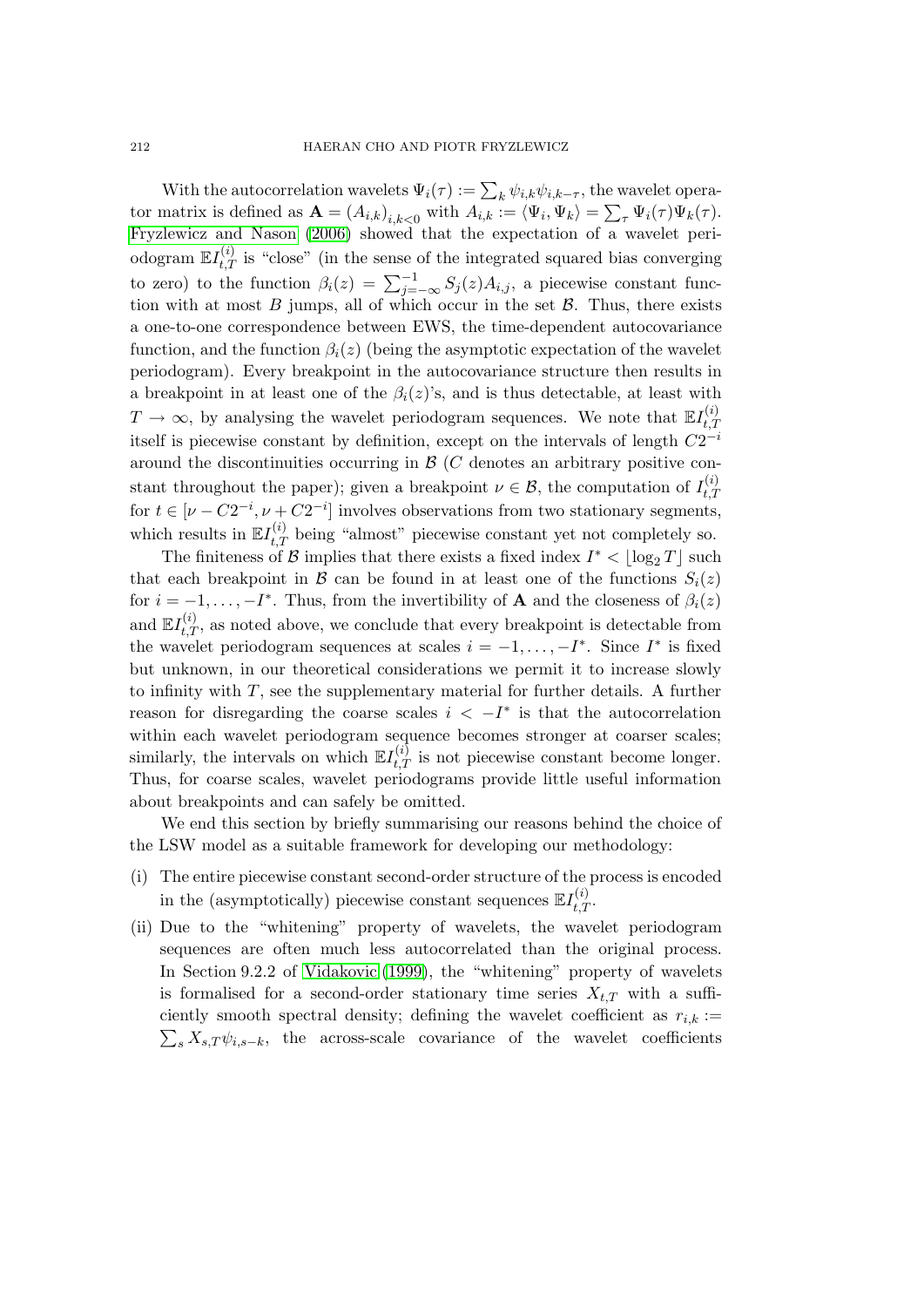<span id="page-6-0"></span> $\mathbb{E}(r_{i,k}r_{i',k'})$  vanishes for  $|i-i'|>1$ , is arbitrarily small for  $|i-i'|=1$ , and decays as  $o(|k - k'|^{-1})$  within each scale, provided the wavelet used is also sufficiently smooth. However, we emphasise that our segmentation method permits autocorrelation in the wavelet periodogram sequences, as described later in Section 3.1.

- (iii) The entire array of the wavelet periodograms at all scales is easily and rapidly computable via the non-decimated wavelet transform.
- (iv) The use of the "rescaled time"  $z = k/T$  in (2.1) and the associated regularity assumptions on the transfer functions  $W_i(z)$  permit us to establish rigorous asymptotic properties of our procedure.

## **3. Binary Segmentation Algorithm**

Noting that each wavelet periodogram sequence follows a multiplicative model, as described in Section 3.1, we introduce a binary segmentation algorithm for such class of sequences. Binary segmentation is a computationally efficient tool that searches for multiple breakpoints in a recursive manner (and can be classed as a "greedy" and "multilevel" algorithm). Venkatraman (1993) applied the procedure to a sequence of independent normal variables with multiple breakpoints in its mean and showed that the detected breakpoints were consistent in terms of their number and locations. In the following, we aim at extending these consistency results to the multiplicative mod[el where dependence](#page-22-0) between observations is permitted.

## **3.1. Generic multiplicative model**

Recall that each wavelet periodogram ordinate is simply a squared wavelet coefficient of a zero-mean Gaussian time series, is distributed as a scaled  $\chi_1^2$ variable, and satisfies  $I_{t,T}^{(i)} = \mathbb{E}I_{t,T}^{(i)} \cdot Z_{t,T}^2$ , where  $\{Z_{t,T}\}_{t=0}^{T-1}$  are autocorrelated standard normal variables. Hence we develop a generic breakpoint detection tool for multiplicative sequences

$$
Y_{t,T}^2 = \sigma_{t,T}^2 \cdot Z_{t,T}^2, \ t = 0, \dots, T - 1; \tag{3.1}
$$

 $I_{t,T}^{(i)}$  and  $\mathbb{E}I_{t,T}^{(i)}$  can be viewed as special cases of  $Y_{t,T}^2$  and  $\sigma_{t,T}^2$ , respectively. We assume additional conditions that are, in particular, satisfied for  $I_{t,T}^{(i)}$  and  $\mathbb{E}I_{t,T}^{(i)}$ *t,T* by the assumptions of Theorem 2.

(i)  $\sigma_{t,T}^2$  is deterministic and "close" to a piecewise constant function  $\sigma^2(t/T)$  in the sense that  $\sigma_{t,T}^2$  is piecewise constant apart from intervals of length at most *C*2<sup>*I*\*</sup> around the discontinuities in  $\sigma^2(z)$ , and  $T^{-1} \sum_{t=0}^{T-1} |\sigma_{t,T}^2 - \sigma^2(t/T)|^2$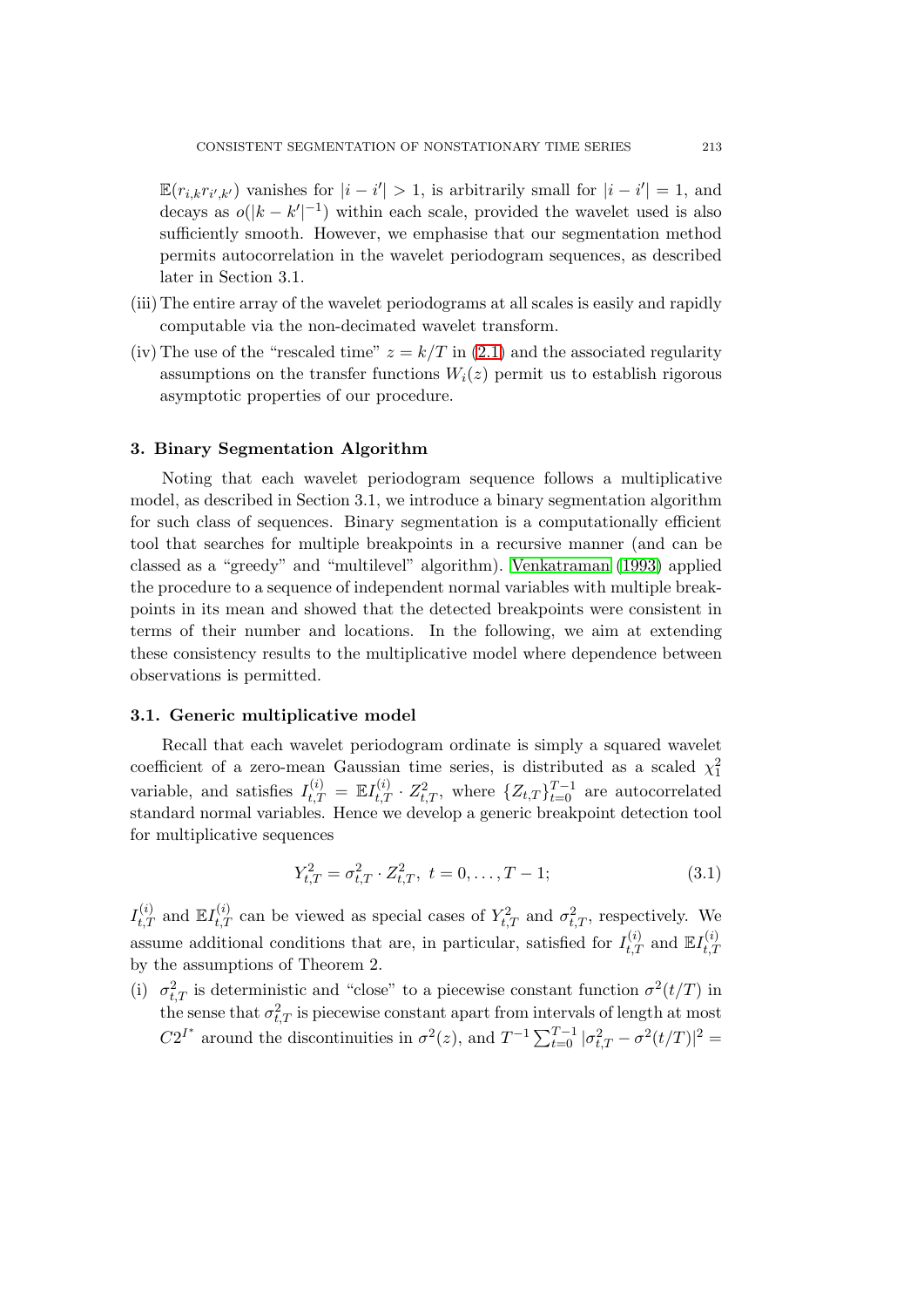$o(\log^{-1} T)$ , where the latter rate comes from the rate of convergence of the integrated squared bias between  $\beta_i(t/T)$  and  $\mathbb{E}I_{t,T}^{(i)}$  (see Fryzlewicz and Nason (2006) for details) and from the fact that our attention is limited to the *I ∗* finest scales only. Further,  $\sigma^2(z)$  is bounded from above and away from zero, with a finite but unknown number of jumps.

(ii)  $\{Z_{t,T}\}_{t=0}^{T-1}$  $\{Z_{t,T}\}_{t=0}^{T-1}$  $\{Z_{t,T}\}_{t=0}^{T-1}$  is a sequence of standard Gaussian varia[bles and the function](#page-21-0)  $\rho(\tau) = \sup_{t,T} |\text{Corr}(Z_{t,T}, Z_{t+\tau,T})|$  satisfies  $\rho^1_{\infty} < \infty$  where  $\rho^p_{\infty} = \sum_{\tau} |\rho(\tau)|^p$ .

Once the breakpoint detection algorithm for the generic model (3.1) has been established, we apply it to the wavelet periodograms.

## **3.2. Algorithm**

The first step of the binary segmentation procedure is to [find](#page-6-0) the likely location of a breakpoint. We locate such a point in the interval  $(0, T - 1)$  as the one which maximizes the absolute value of

$$
\mathbb{Y}_{0,T-1}^{\nu} = \sqrt{\frac{T-\nu}{T\cdot\nu}} \sum_{t=0}^{\nu-1} Y_{t,T}^2 - \sqrt{\frac{\nu}{T\cdot(T-\nu)}} \sum_{t=\nu}^{T-1} Y_{t,T}^2.
$$
 (3.2)

Here  $\mathbb{Y}_{0,T-1}^{\nu}$  can be interpreted as a scaled difference between the partial means of two segments  ${Y_{t,T}^2}_{t=0}^{y-1}$  and  ${Y_{t,T}^2}_{t=\nu}^{T-1}$ , where the scaling is chosen so as to keep the variance  $\mathbb{Y}_{0,T-1}^{\nu}$  constant over  $\nu$  in the idealised case of  $Y_{t,T}^2$  being i.i.d.. Once such a *ν* has been found, we use  $\mathbb{Y}_{0,T-1}^{\nu}$  (but not only this quantity; see below for details) to test the null hypothesis of  $\sigma^2(t/T)$  being constant over [0, T – 1]. The test statistic and its critical value are established such that when a breakpoint is present, the null hypothesis is rejected with probability converging to 1. If the null hypothesis is rejected, we continue the simultaneous locating and testing of breakpoints on the two segments to the left and right of  $\nu$  in a recursive manner until no further breakpoints are detected. The algorithm is summarised below, where *j* is the level index and *l* is the location index of the node at each level. Here the term "level" is used to indicate the progression of the segmentation procedure.

## **Algorithm**

**Step 1.** Begin with  $(j, l) = (1, 1)$ . Let  $s_{i,l} = 0$  and  $e_{i,l} = T - 1$ .

**Step 2.** Iteratively compute  $\mathbb{Y}_{s_{j,l},e_{j,l}}^b$  as in (3.2) for  $b \in (s_{j,l},e_{j,l})$ . Then, find  $b_{j,l}$ which maximizes its absolute value while satisfying

$$
\max\left\{\sqrt{\frac{(e_{j,l}-b_{j,l})}{(b_{j,l}-s_{j,l}+1)}},\sqrt{\frac{(b_{j,l}-s_{j,l}+1)}{(e_{j,l}-b_{j,l})}}\right\}\leq c
$$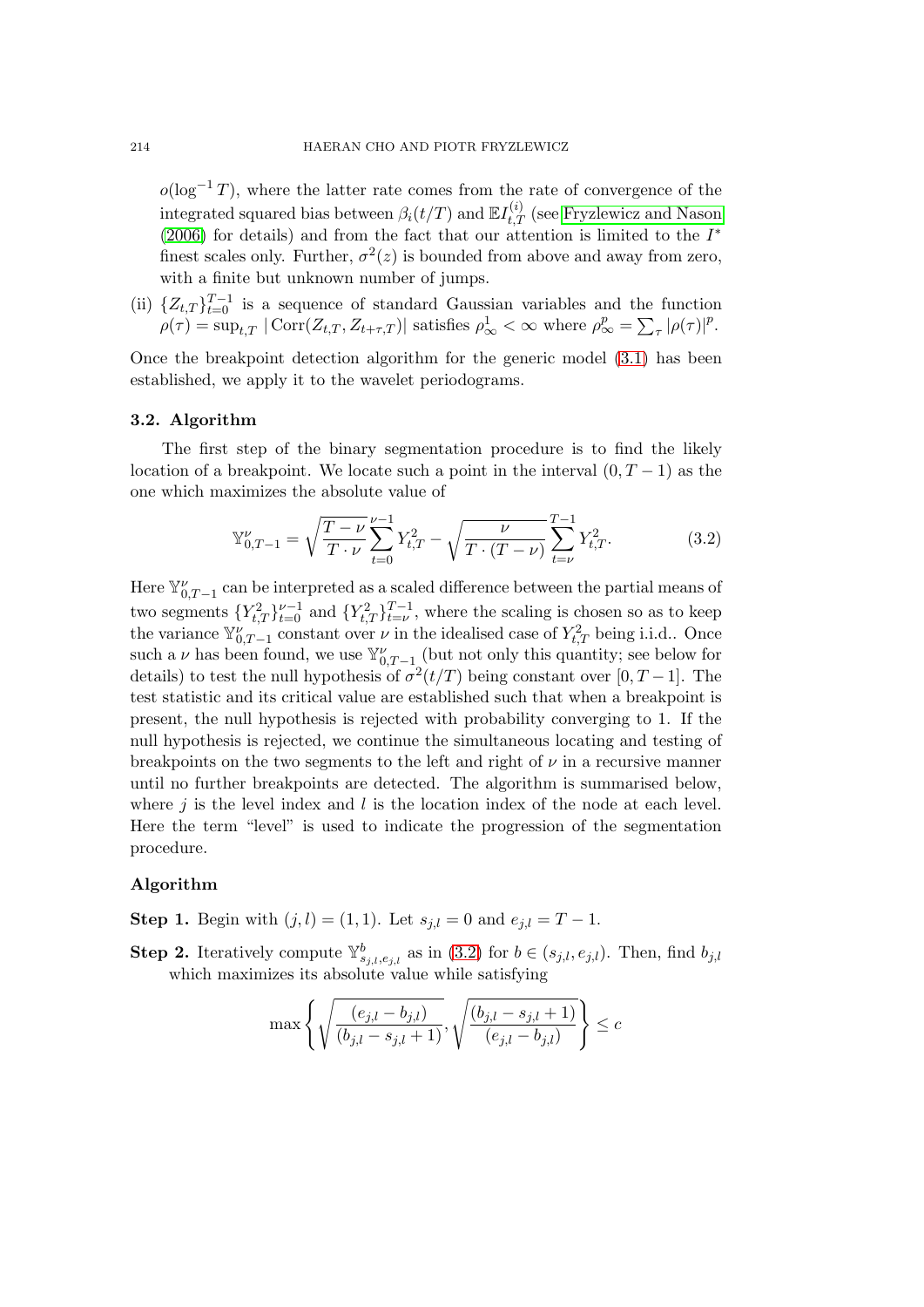for a fixed constant  $c \in [1/2, 1)$ . Let  $n_{j,l} = e_{j,l} - s_{j,l} + 1$ ,  $d_{j,l} = \mathbb{Y}_{s_{j,l}, e_{j,l}}^{b_{j,l}}$ , and  $m_{j,l} = \sum_{t=s_{j,l}}^{e_{j,l}} Y_{t,T}^2 / \sqrt{n_{j,l}}.$ 

- **Step 3.** Perform hard thresholding on  $|d_{j,l}|/m_{j,l}$  with the threshold  $t_{j,l} = \tau T^{\theta}$  $\sqrt{\log T / n_{j,l}}$  so that  $\hat{d}_{j,l} = d_{j,l}$  if  $|d_{j,l}| > m_{j,l} \cdot t_{j,l}$ , and  $\hat{d}_{j,l} = 0$  otherwise. The choice of  $\theta$  and  $\tau$  is discussed in Section 3.4.
- **Step 4.** If either  $\hat{d}_{j,l} = 0$  or  $\max\{b_{j,l} s_{j,l} + 1, e_{j,l} b_{j,l}\} < \Delta_T$  for *l*, stop the algorithm on the interval  $[s_{j,l}, e_{j,l}]$ ; if not, let  $(s_{j+1,2l-1}, e_{j+1,2l-1})$  =  $(s_{j,l}, b_{j,l})$  and  $(s_{j+1,2l}, e_{j+1,2l}) = (b_{j,l} + 1, e_{j,l})$ , and update the level *j* as  $j \rightarrow j+1$ . The choice of  $\Delta_T$  is discussed in Section 3.4.

## **Step 5.** Repeat Steps 2–4.

The condition imposed on  $b_{j,l}$  in Step 2 implies that the breakpoints should be sufficiently scattered over time without being too close to each other, and a similar condition is required of the true breakpoints in  $\sigma^2(t/T)$ , see Assumption 2 in Section 3.3. The set of detected breakpoints is  $\{b_{j,l}; \hat{d}_{j,l} \neq 0\}$ . The test statistic  $|d_{j,l}|/m_{j,l}$  is a scaled version of the test statistics in the ICSS algorithm (Inclán and Tiao (1994)). However, the test criteria in that paper are derived empirically under the assumption of independent observations, and there is no guarantee that their algorithm produces consistent breakpoint estimates.

Fryzlewicz and Nason (2006) and Fryzlewicz, Sapatinas, and Subba Rao [\(2006\) introduced "Haa](#page-21-0)r-Fisz" techniques in different contexts; the former for estimating the time-varying local variance of an LSW time series, and the latter for estimating time-varying volatility in a locally stationary model for financial log-[returns. Each Haar-Fisz meth](#page-21-0)od ha[s a device \(termed the "Fisz transform"\)](#page-21-0) [for sta](#page-21-0)bilising the variance of the Haar wavelet coefficients of the data and thereby bringing the distribution of the data close to Gaussianity with constant variance. This is similar to the step in our algorithm where the differential statistic  $(d_{i,l})$ is divided by the local mean  $(m_{j,l})$ , with the convention  $0/0 = 0$ . However, the Fisz transform was only defined for the case  $b = (1/2)(e_{i,l} + s_{i,l} + 1)$  (meaning the segments were split in half) and it was not used for the purposes of breakpoint detection.

## **3.2.1. Post-processing within a sequence**

We equip the procedure with an extra step aimed at reducing the risk of overestimating the number of breakpoints. The ICSS algorithm in Inclán and Tiao (1994) has a "fine-tune" step whereby if more than one breakpoint is found, each breakpoint is checked against the adjacent ones to reduce the risk of overestimation. We propose a post-processing procedure performing a [similar task](#page-21-0)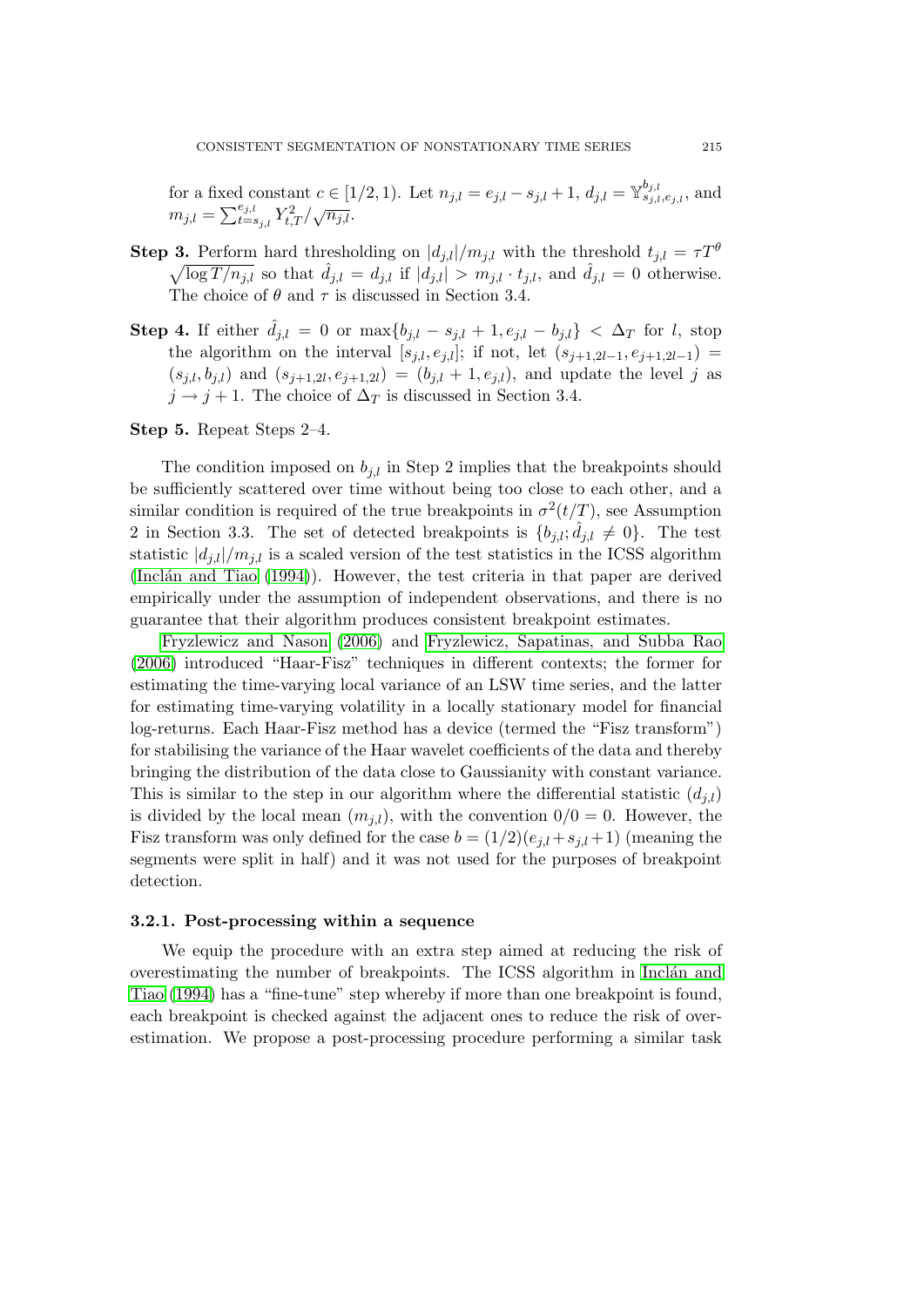within the single-sequence multiplicative model (3.1). At each breakpoint, the test statistic is re-calculated over the interval between two neighbouring breakpoints and compared with the threshold. Denote the breakpoint estimates as  $\hat{\eta}_p, p = 1, \ldots, \hat{N}$  and  $\hat{\eta}_0 = 0, \ \hat{\eta}_{\hat{N}+1} = T$ . For [each](#page-6-0)  $\hat{\eta}_p$ , we examine whether  $\Big\vert \mathbb{Y}^{\hat{\eta}_p}_{\hat{\eta}_p}$  $\hat{\eta}_{p-1}$ +1*,* $\hat{\eta}_{p+1}$  $\left| > \tau T^{\theta} \sqrt{\log T} \cdot \sum_{t=\hat{\eta}_{p-1}+1}^{\hat{\eta}_{p+1}} Y_{t,T}^2 / (\hat{\eta}_{p+1} - \hat{\eta}_{p-1}).$  If this inequality does not hold,  $\hat{\eta}_p$  is removed and the same procedure is repeated with the reduced set of breakpoints until the set does not change.

We emphasise that our within-scale post-processing step is in line with the theoretical derivation of breakpoint detection consistency as (a) the extra checks are of the same form as those done in the original algorithm, (b) the locations of the breakpoints that survive the post-processing are unchanged. The next section provides details of our consistency result.

#### **3.3. Consistency of detected breakpoints**

In this section, we first show the consistency of our algorithm for a multiplicative sequence as in (3.1), which corresponds to the wavelet periodogram sequence at a single scale. Later, Theorem 2 shows how this consistency result carries over to the consistency of our procedure in detecting breakpoints in the entire second-order structure of the input LSW process  $X_{t,T}$ .

Denote the number o[f br](#page-6-0)eakpoints in  $\sigma^2(t/T)$  by *N* and the breakpoints themselves by  $0 < \eta_1 < \cdots < \eta_N < T-1$ , with  $\eta_0 = 0$ ,  $\eta_{N+1} = T-1$ .

**Assumption 2.** For  $\theta \in (1/4, 1/2)$  and  $\Theta \in (\theta + 1/2, 1)$ *, the length of each segment in*  $\sigma^2(t/T)$  *is bounded from below by*  $\delta_T = CT^{\Theta}$ *. Further, there exists some constant*  $c \in [1/2, 1)$  *such that,* 

$$
\max_{1 \le p \le N} \left\{ \sqrt{\frac{\eta_p - \eta_{p-1}}{\eta_{p+1} - \eta_p}}, \sqrt{\frac{\eta_{p+1} - \eta_p}{\eta_p - \eta_{p-1}}} \right\} \le c.
$$

**Theorem 1.** *Suppose that*  ${Y_{t,T}}_{t=0}^{T-1}$  *follows model* (3.1)*. Assume there exist*  $M, m > 0$  *such that*  $\sup_t |\sigma^2(t/T)| \leq M$  *and*  $\inf_{1 \leq i \leq N} |\sigma^2((\eta_i + 1)/T)| \sigma^2(\eta_i/T)| \geq m$ *. Under Assumption* 2*, the number and locations of the detected breakpoints are consistent. That is,*  $P\{\hat{N} = N; |\hat{\eta}_p - \eta_p| \le C\epsilon_T, 1 \le p \le N\} \to 1$  $as T \to \infty$ , where  $\hat{\eta}_p$ ,  $p = 1, \ldots, \hat{N}$  are detected breakpo[ints](#page-6-0) and  $\epsilon_T = T^{1/2} \log T$ . (*Interpreting this in the rescaled time interval* [0, 1],  $\epsilon_T/T = T^{-1/2} \log T$ *.*)

# **3.3.1. Post-processing across the scales**

We only consider wavelet periodograms  $I_{t,T}^{(i)}$  at scales  $i = -1, \ldots, -I^*$ , choosing  $I^*$  to satisfy  $2^{I^*} \ll \epsilon_T = T^{1/2} \log T$ , so that the bias between  $\sigma_{t,T}^2$  and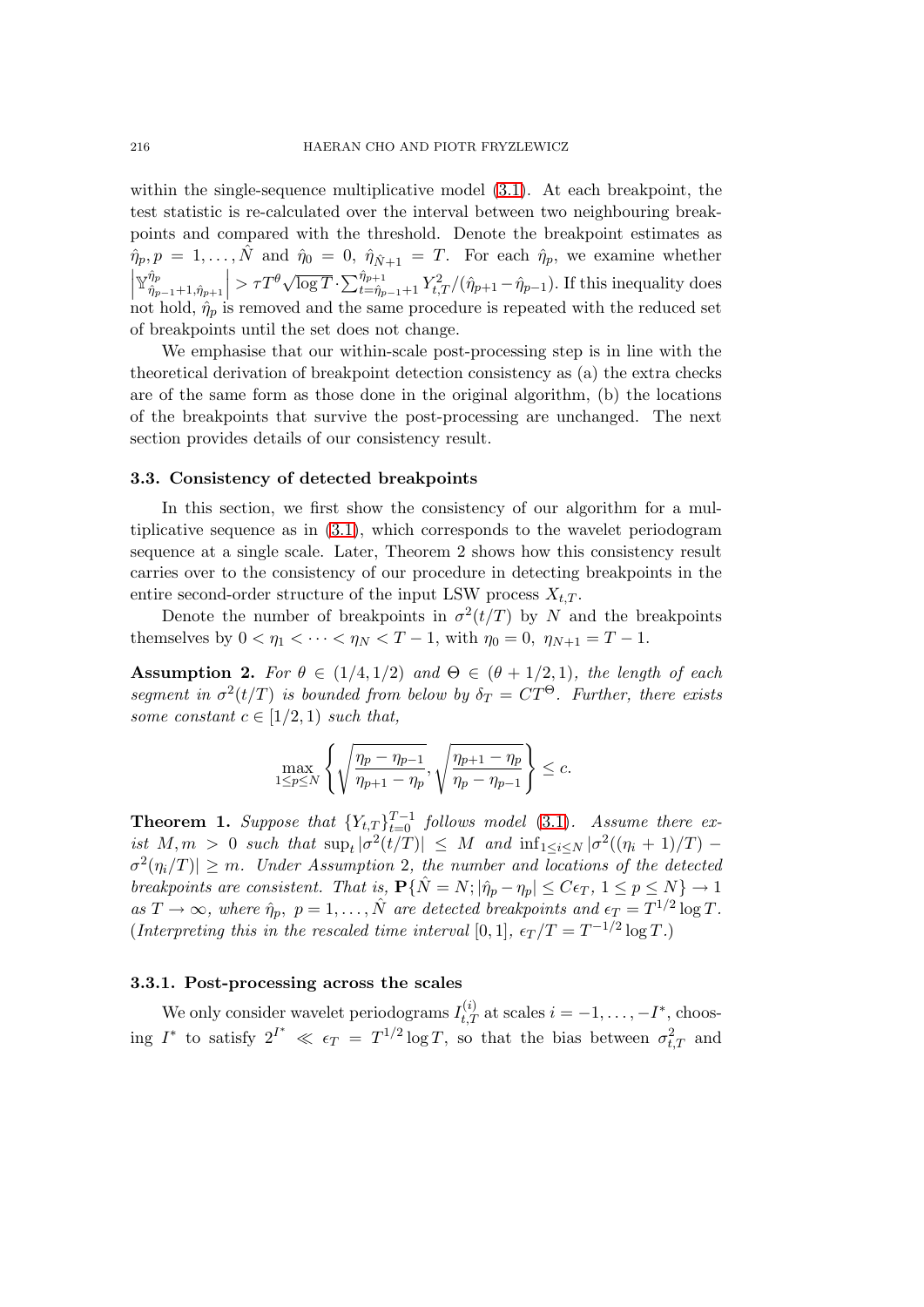$\sigma^2(t/T)$  does not preclude the results of Theorem 1. Recall that any breakpoint in the second-order structure of the original process  $X_{t,T}$  must be reflected in a breakpoint in at least one of the asymptotic wavelet periodogram expectations  $\beta_i(z)$ ,  $i = -1, \ldots, -I^*$ , and vice versa: a breakpoint in one of the  $\beta_i(z)$ 's implies a breakpoint in the second-order structure of  $X_{t,T}$ . Thus, it is sensible to combine the estimated breakpoints across the periodogram scales by, roughly speaking, selecting a breakpoint as significant if it appears in *any* of the wavelet periodogram sequences. This section provides a precise algorithm for doing this, and states a consistency result for the final set of breakpoints arising from combining them across scales.

The complete across-scales post-processing algorithm follows. Denote the set of detected breakpoints from the sequence  $\tilde{I}_{t,T}^{(i)}$  as  $\hat{\mathcal{B}}_i = \{\hat{\eta}_p^{(i)}, p = 1, \ldots, \hat{N}_i\}.$ Then the post-processing finds a subset of  $\cup_{i=-1}^{-1} \hat{\mathcal{B}}_i$ , say  $\hat{\mathcal{B}}$ , as follows.

- **Step 1.** Arrange all breakpoints into groups so that those from different sequences and within the distance of  $\Lambda_T$  from each other are classified to the same group; denote the groups by  $\mathcal{G}_1, \ldots, \mathcal{G}_{\hat{B}}$ .
- **Step 2.** Find  $i_0 = \max\{\arg\max_{-I^* \leq k \leq -1} \hat{N}_k\}$ , the finest scale with the most breakpoints.
- **Step 3.** Check whether there exists  $\hat{\eta}_{p_0}^{(i_0)}$  for every  $\hat{\eta}_{p}^{(i)}$ ,  $i \neq i_0, 1 \leq p \leq \hat{N}_i$ , which satisfies  $|\hat{\eta}_p^{(i)} - \hat{\eta}_{p_0}^{(i_0)}| < \Lambda_T$ . If so, let  $\hat{\mathcal{B}} = \hat{\mathcal{B}}_{i_0}$  and stop the post-processing.
- **Step 4.** Otherwise let  $\hat{\mathcal{B}} = {\hat{\nu}_p, p = 1, ..., \hat{B}}$  where each  $\hat{\nu}_p \in \mathcal{G}_p$  with the maximum *i*.

We set  $\Lambda_T = |\epsilon_T/2|$  in order to take into account the bias arising in deriving the results of Theorem 1. Breakpoints detected at coarser scales are likely to be less accurate than those detected at finer scales; therefore, our algorithm prefers the latter. The across-scales post-processing procedure preserves the number of "distinct" breakpoints and also their locations as determined by the algorithm. Hence the breakpoints in set  $\hat{\beta}$  are still consistent estimates of true breakpoints in the second-order structure of the original nonstationary process  $X_{t,T}$ . Although this is not the only way to combine the breakpoints across scales consistent with our theory, we advocate it due to its good performance.

Denote the set of the true breakpoints in the second-order structure of  $X_{t,T}$ by  $\mathcal{B} = {\nu_p, p = 1, ..., B}$ , and the estimated breakpoints by  $\mathcal{B} = {\hat{\nu}_p, p =}$  $1, \ldots, \hat{B}$ .

**Theorem 2.** Suppose that  $X_{t,T}$  satisfies Assumption 1 and that  $\nu_p, 1 \leq p \leq B$ *satisfy the condition required of the ηp's in Assumption* 2*. Further assume that the conditions on*  $\sigma^2(z)$  *in Theorem* 1 *hold for each*  $\beta_i(z)$ *. Then*  $P\{\hat{B} = B\}$ *i*  $|\hat{\nu}_p - \nu_p| \le C\epsilon_T$ ,  $1 \le p \le B$ } → 1 *as*  $T \to \infty$ .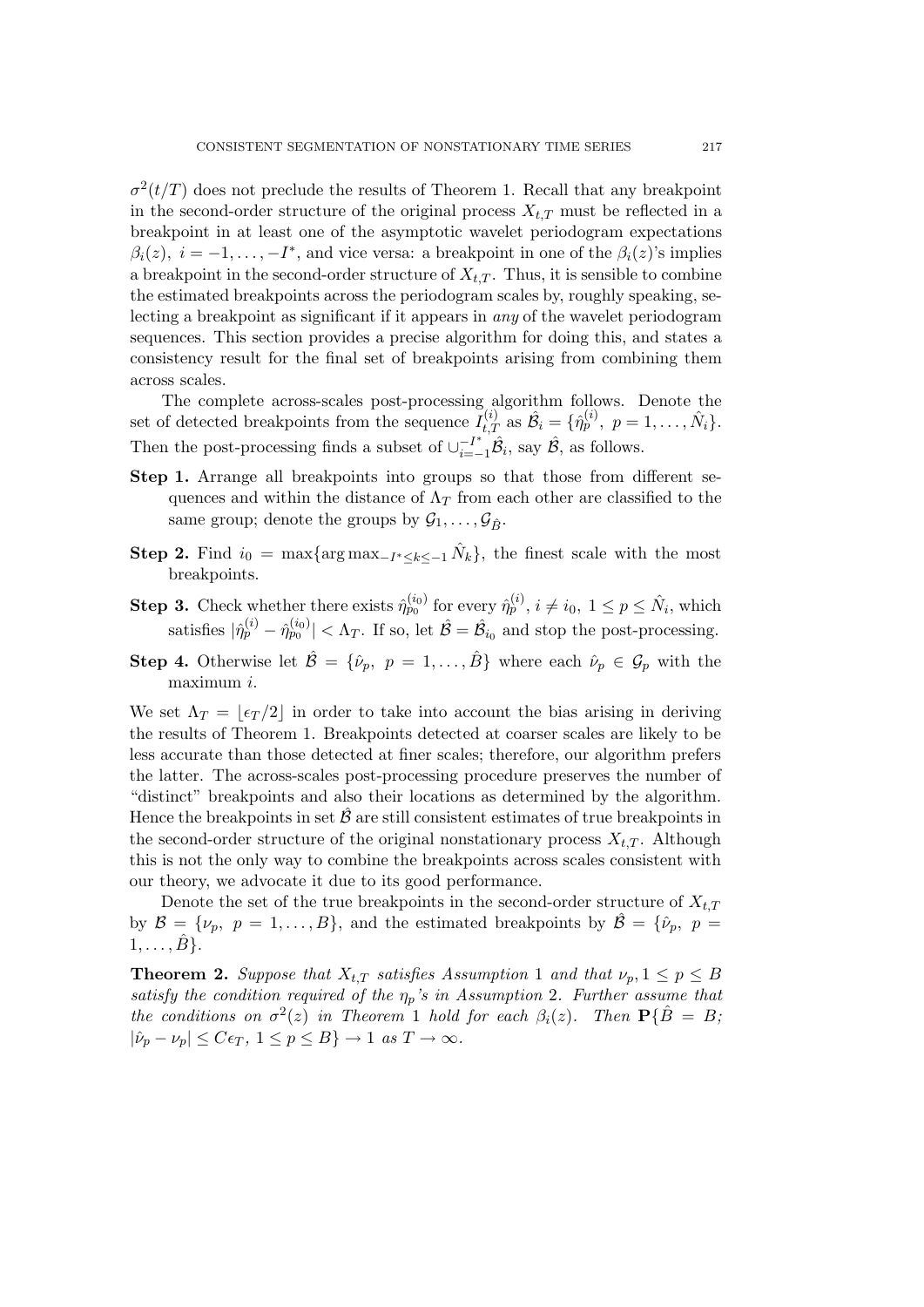# **3.4.** Choice of  $\Delta_T$ ,  $\theta$ ,  $\tau$  and  $I^*$

To ensure that each estimated segment is of sufficiently large length so as not to distort our theoretical results,  $\Delta_T$  is chosen so that  $\Delta_T \geq C \epsilon_T$ . In practice our method works well for smaller values of  $\Delta_T$  as well, and in the simulation experiments,  $\Delta_T = C\sqrt{T}$  is used. As  $\theta \in (1/4, 1/2)$ , we use  $\theta = 0.251$  (we have found that the method works best when  $\theta$  is close to the lower end of its permitted range) and elaborate on the choice of *τ* below.

The selection of  $\tau$  is not a straightforward task and to get some insight into the issue, a set of numerical experiments was conducted. A vector of random variables  $\mathbf{X} \sim \mathcal{N}_T(0, \Sigma)$  was generated,  $\mathbf{X} = (X_1, \dots, X_T)^T$ , then transformed into sequences of wavelet periodograms  $I_{t,T}^{(i)}$ . The covariance matrix satisfied  $\Sigma = (\sigma_{i,j})_{i,j=1}^T$  where  $\sigma_{i,j} = \rho^{|i-j|}$ . Then we found  $b \in (1,T)$  that maximised

$$
\mathbb{I}_{i}^{b}=\left|\sqrt{\frac{T-b}{T\cdot b}}\sum_{t=1}^{b}I_{t,T}^{(i)}-\sqrt{\frac{b}{T(T-b)}}\sum_{t=b+1}^{T}I_{t,T}^{(i)}\right|,
$$

and computed  $\mathbb{U}_{i,\rho,T} = \mathbb{I}_i^b \cdot \{T^{-1} \sum_{t=1}^T I_{t,T}^{(i)} \cdot T^{\theta} \sqrt{\log T}\}^{-1}$ . This was repeated with a varying covariance matrix ( $\rho = 0, 0.3, 0.6, 0.9$ ) and sample size ( $T = 512, 1,024$ , 2,048), 100 times for each combination.

The quantity  $\mathbb{U}_{i,\rho,T}$  is the ratio between our test statistic and the timedependent factor  $T^{\theta} \sqrt{\log T}$  appearing in the threshold defined in the algorithm of Section 3.2.  $\mathbb{U}_{i,\rho,T}$  is computed under the "null hypothesis" of no breakpoints being present in the covariance structure of  $X_t$ , and its magnitude serves as a guideline as to how to select the value of  $\tau$ , for each scale *i*, to prevent spurious breakpoint detection in the null hypothesis case. The results showed that the values of  $\mathbb{U}_{i,\rho,T}$  and their range tended to increase for coarser scales, this due to the increasing dependence in the wavelet periodogram sequences. In comparison to the scale factor *i*, the parameters  $\rho$  or *T* had relatively little impact on  $\mathbb{U}_{i,o,T}$ .

We thus propose to use different values of *τ* in Step 3 of Algorithm of Section 3.2 and in the within-scale post-processing procedure of Section 3.2.1. Denoting the former by  $\tau_{i,1}$  and the latter by  $\tau_{i,2}$ , we chose  $\tau_{i,1}$  differently for each *i* as the 95% quantile, and  $\tau_{i,2}$  as the 97.5% quantile of  $\mathbb{U}_{i,\rho,T}$  for given *i* and *T* and  $\rho$ chosen from the set *{*0*,* 0*.*3*,* 0*.*6*,* 0*.*9*}* with equal probability. The numerical values of  $\mathbb{U}_{i,0,T}$  when  $T = 1,024$  are summarised in Table 1.

Finally, we discuss the choice of *I ∗* . We first detect breakpoints in wavelet periodograms at scales  $i = -1, \ldots, -\log_2 T/3$  and perform the across-scale post-processing as described in Section 3.3.1, obtaining the set of breakpoints  $\hat{\mathcal{B}} = \left\{ \hat{\nu}_p, \ p = 1, \ldots, \hat{B} \right\}$ . Subsequently, for the wavelet periodogram at the next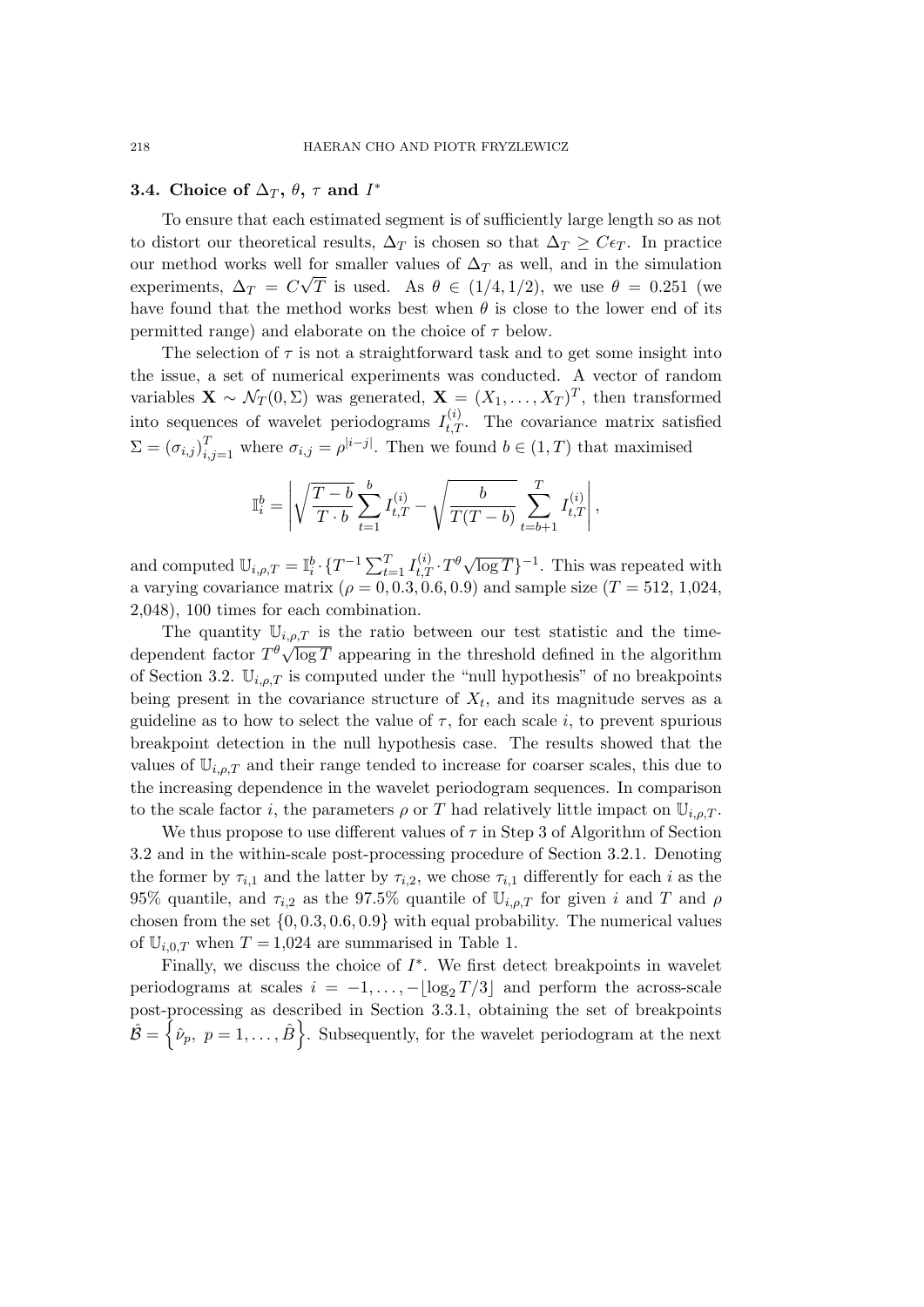Table 1. Values of  $\tau$  for each scale  $i = -1, \ldots, -4$ .

| scale <i>i</i> |      |          |      |      |
|----------------|------|----------|------|------|
| $\tau_{i,1}$   | 0.39 | $0.46\,$ | 0.67 | 0.83 |
| $\tau_{i,2}$   | 0.48 | $0.52\,$ | 0.75 | 0.96 |

finest scale, we compute the quantity  $\mathbb{V}_p$ ,  $p = 1, \ldots, \hat{B} + 1$  as

$$
\mathbb{V}_{p} = \max_{\nu \in (\hat{\nu}_{p-1}, \hat{\nu}_{p})} \left| \frac{\sqrt{\frac{\hat{\nu}_{p} - \nu}{(\hat{\nu}_{p} - \hat{\nu}_{p-1})(\nu - \hat{\nu}_{p-1})}} \sum_{t = \hat{\nu}_{p-1} + 1}^{\nu} I_{t, T}^{(i)} - \sqrt{\frac{\nu - \hat{\nu}_{p-1}}{(\hat{\nu}_{p} - \hat{\nu}_{p-1})(\hat{\nu}_{p} - \nu)}} \sum_{t = \nu + 1}^{\hat{\nu}_{p}} I_{t, T}^{(i)} \right|}{\sum_{\hat{\nu}_{p-1} + 1}^{\hat{\nu}_{p}} I_{t, T}^{(i)} / (\hat{\nu}_{p} - \hat{\nu}_{p-1})} \right|,
$$

where  $\hat{\nu}_0 = -1$  and  $\hat{\nu}_{\hat{B}+1} = T - 1$ . Then  $\mathbb{V}_p$  is compared to  $\tau_{i,1} \cdot T^{\theta} \sqrt{\log T}$  to see whether there are any further breakpoints yet to be detected in  $I_{t,T}^{(i)}$  that have not been included in  $\hat{\beta}$ . (This step is similar to our within-scale post-processing.) If there is an interval  $[\hat{\nu}_{p-1} + 1, \hat{\nu}_p]$  where  $\mathbb{V}_p$  exceeds the threshold,  $I^*$  is updated as  $I^* := I^* + 1$  and the above procedure is repeated to update  $\hat{\mathcal{B}}$  until either no further changes are made, or  $I^* \geq \lfloor \log_2 T / 2 \rfloor$ .

We note that this approach is in line with the theoretical consistency of our breakpoint detection procedure;  $\mathbb{V}_p$  is of the same form as the test statistic and Lemma 6 in the supplementary material implies that, if there are no more breakpoints to be detected from  $I_{t,T}^{(i)}$  for  $i < -I^*$  other than those already chosen  $(\hat{\mathcal{B}})$ , then  $\mathbb{V}_p$  does not exceed the threshold, and vice versa by Lemma 5.

#### **4. Simulation Study**

In Davis, Lee, and Rodriguez-Yam (2006), the performance of the Auto-PARM was assessed and compared with the Auto-SLEX (Ombao et al. (2001)) through simulation in various settings. The Auto-PARM was shown to be superior to Auto-SLEX in identifying both [dyadi](#page-21-0)c and non-dyadic breakpoints in piecew[ise stationary time series. Some exa](#page-21-0)mples in the follo[wing are adopted from](#page-22-0) Davis, Lee, and Rodriguez-Yam (2006) for the comparative study between our method and the Auto-PARM, alongside some other new examples. We also applied the breakpoint detection method proposed in Lavielle and Teyssière (2005) [to the same simulated processes and, wh](#page-21-0)ile the performance was found to be good, it was inferior to both Auto-PARM and our method for these particular examples, so we do not report these results. In the simulations, wavelet periodo[grams](#page-22-0) were computed using Haar wavelets and both post-[processing procedures \(S](#page-22-0)ection 3.2.1 and Section 3.3.1) followed the application of the segmentation algorithm.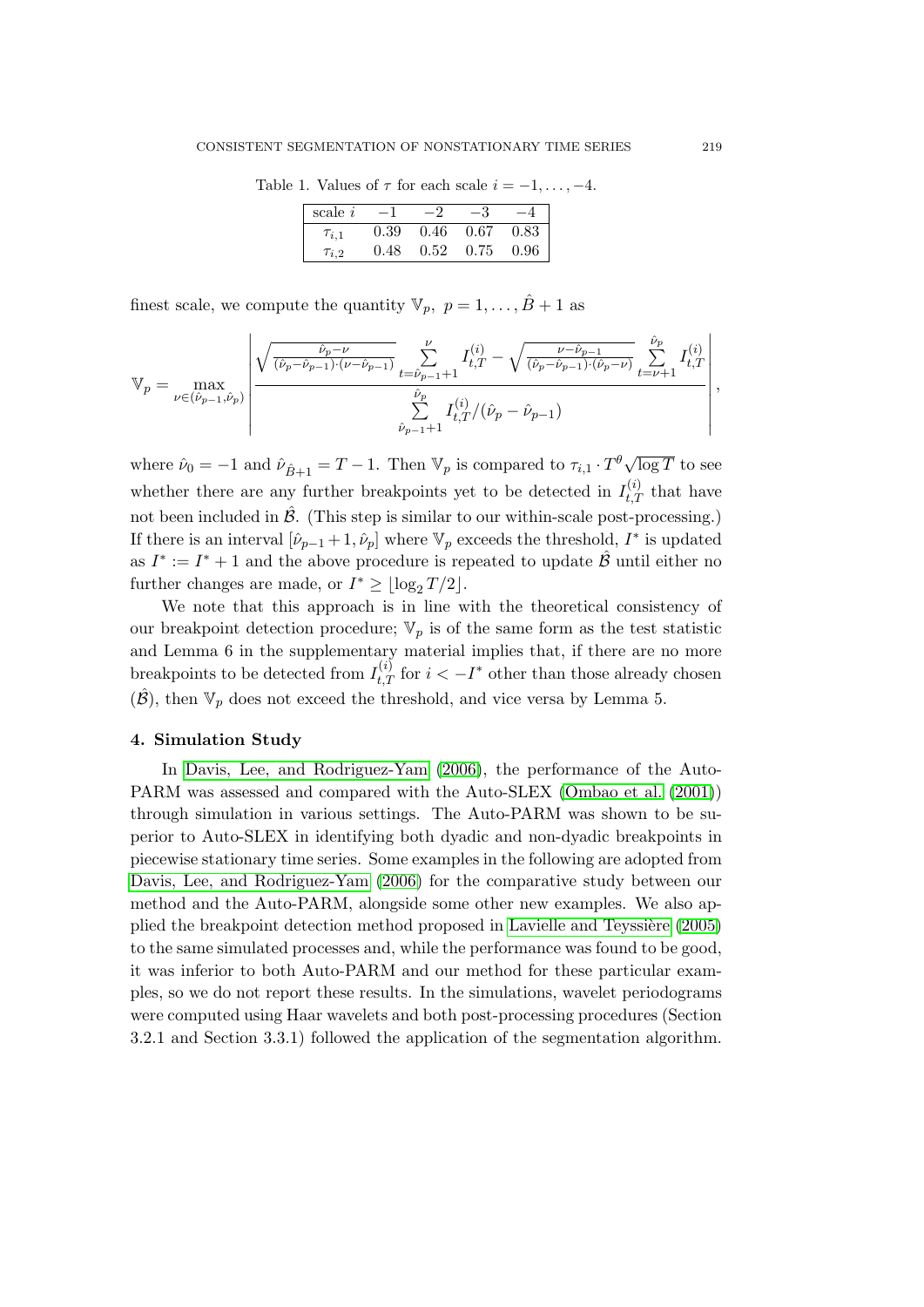<span id="page-13-0"></span>Table 2. Summary of breakpoint detection from Simulation (A): our method (CF) and Auto-PARM (AP). Results over 100 simulations.

| number of breakpoints |            |         |     |     |     |         |          |          |         |     |              |     |
|-----------------------|------------|---------|-----|-----|-----|---------|----------|----------|---------|-----|--------------|-----|
| a                     | 0.7        |         | 0.4 |     | 0.1 |         | $-0.1$   |          | $-0.4$  |     | $-0.7$       |     |
|                       | CF         | AP      | CF  | AP  | CF  | AP      | CF.      | AΡ       | CF      | AP  | CF           |     |
| $\Omega$              | <b>100</b> | 100     | 100 | 100 | 100 | 100     | 99       | 100      | 99      | 100 | 94           | 100 |
|                       |            |         |     |     |     |         |          | $\theta$ |         |     | <sub>6</sub> |     |
| >2                    |            |         |     |     |     |         | $\theta$ | $\theta$ |         |     |              |     |
| total                 |            | $100\,$ | 100 | 100 | 100 | $100\,$ | $100\,$  | $100\,$  | $100\,$ | 100 | .00          |     |

Table 3. Summary of breakpoint detection from simulations: our method (CF) and Auto-PARM (AP). Results over 100 simulations.

| number of breakpoints |          |          |     |          |          |                       |                |                |          |            |     |          |
|-----------------------|----------|----------|-----|----------|----------|-----------------------|----------------|----------------|----------|------------|-----|----------|
| model                 |          | model    |     | model    |          | $\mathbf{E}$<br>model |                | model          |          | model<br>G |     |          |
|                       | CF       | AP       | CF  |          | $\rm CF$ | AP                    | $\rm CF$       | ΑP             | CF       | AP         | CF  | AΡ       |
| $_{0}$                | $\Box$   | 0        |     | O        |          | 0                     |                | 42             |          | 20         |     | $\theta$ |
|                       | $\Omega$ | $\theta$ | 0   | $\theta$ | 97       | 100                   | $\theta$       | 31             | 14       | 68         |     | 16       |
| $\mathfrak{D}$        | 93       | 99       | 96  | 100      | 3        | 0                     | 97             | 16             | 84       | 7          | 6   | 55       |
| 3                     | 4        |          | 3   | 0        | $\theta$ | 0                     | $\overline{2}$ | 9              |          | 3          | 76  | 29       |
| 4                     | 3        | $\Omega$ |     | 0        | $\theta$ | $\theta$              | $\theta$       | $\theta$       | $\theta$ |            | 17  | 0        |
| 5                     | $\Omega$ | ∩        | 0   | 0        | 0        | $\left( \right)$      | $\theta$       | $\overline{2}$ | 0        |            | 0   | 0        |
| total                 | 00       | 100      | 100 | 100      | 100      | 100                   | 100            | 100            | 100      | 100        | 100 | 100      |

In our examples,  $T = 1.024$  and therefore  $I^*$  was set as 3 at the start of each application of the algorithm, then updated automatically if necessary, as described in Section 3.4. Simulation outcomes are given in Tables 2*−*3, where the total number of detected breakpoints are summarised over 100 simulations.

## **(A) Stationary AR(1) process with no breakpoints**

We consider a stationary  $AR(1)$  process,

$$
X_t = aX_{t-1} + \epsilon_t \text{ for } 1 \le t \le 1,024,
$$
\n(4.1)

where  $\epsilon_t \sim$  i.i.d.  $\mathcal{N}(0,1)$  (as in all subsequent examples unless specified otherwise). For a range of values of a, we summarise the breakpoint detection outcome in Table 2.

#### **(B) Piecewise stationary AR process with clearly observable changes**

This example is taken from Davis, Lee, and Rodriguez-Yam (2006). The target nonstationary process was generated as

$$
X_{t} = \begin{cases} 0.9X_{t-1} + \epsilon_{t} & \text{for } 1 \leq t \leq 512, \\ 1.68X_{t-1} - 0.81X_{t-2} + \epsilon_{t} & \text{for } 513 \leq t \leq 768, \\ 1.32X_{t-1} - 0.81X_{t-2} + \epsilon_{t} & \text{for } 769 \leq t \leq 1,024. \end{cases}
$$
(4.2)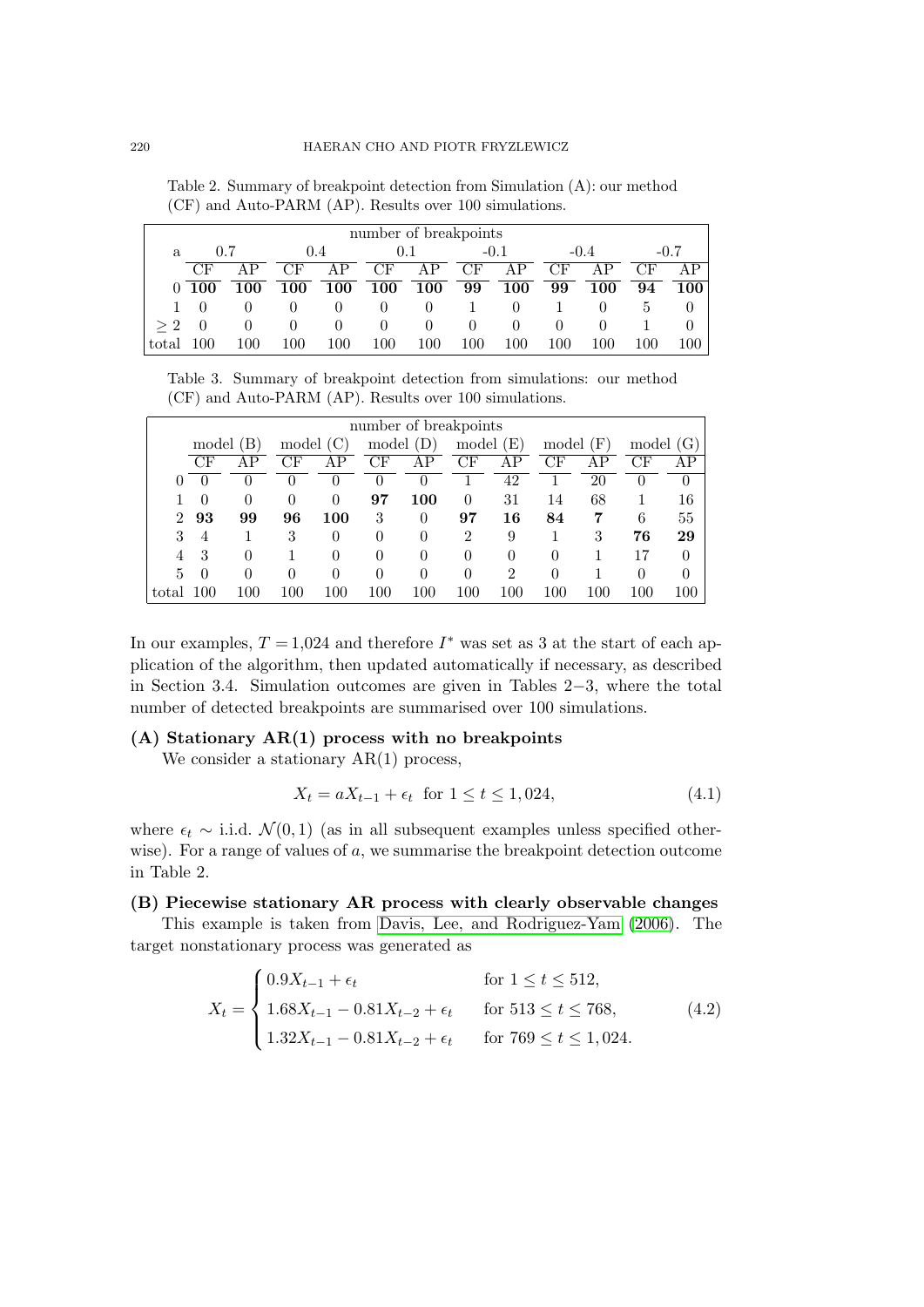

Figure 1. (a) A realisation of model (4.2) with true (empty square) and detected (filled circle) breakpoints; (b)  $I_{t,T}^{(i)}$  at  $i = -4$  and the breakpoint detection outcome.

As seen in Figure  $1(a)$ , there is a clear di[ffer](#page-13-0)ence between the three segments in the model. Figure 1(b) shows the wavelet periodogram at scale *−*4 and the estimation results, where the lines with empty squares indicate the true breakpoints  $(\eta_1 = 512, \eta_2 = 768)$  while the lines with filled circles indicate the detected ones  $(\hat{\eta}_1 = 519, \hat{\eta}_2 = 764)$ . Note that although initially the procedure returned three breakpoints, the within-sequence post-processing successfully removed the false one.

## **(C) Piecewise stationary AR process with less clearly observable changes**

In this example, the piecewise stationary AR model is revisited, but its breakpoints are less clear-cut, as seen in Figure 2.

$$
X_t = \begin{cases} 0.4X_{t-1} + \epsilon_t & \text{for } 1 \le t \le 400, \\ -0.6X_{t-1} + \epsilon_t & \text{for } 401 \le t \le 612, \\ 0.5X_{t-1} + \epsilon_t & \text{for } 613 \le t \le 1,024 \end{cases}
$$
(4.3)

Figure 2 (b) shows the wavelet periodogram at scale *−*1 for the realisation in the left panel with its breakpoint estimates ( $\hat{\eta}_1 = 403, \hat{\eta}_2 = 622$ ). Both procedures achieved good performance.

## **(D) Piecewise stationary AR process with a short segment**

This example is again from Davis, Lee, and Rodriguez-Yam (2006). A single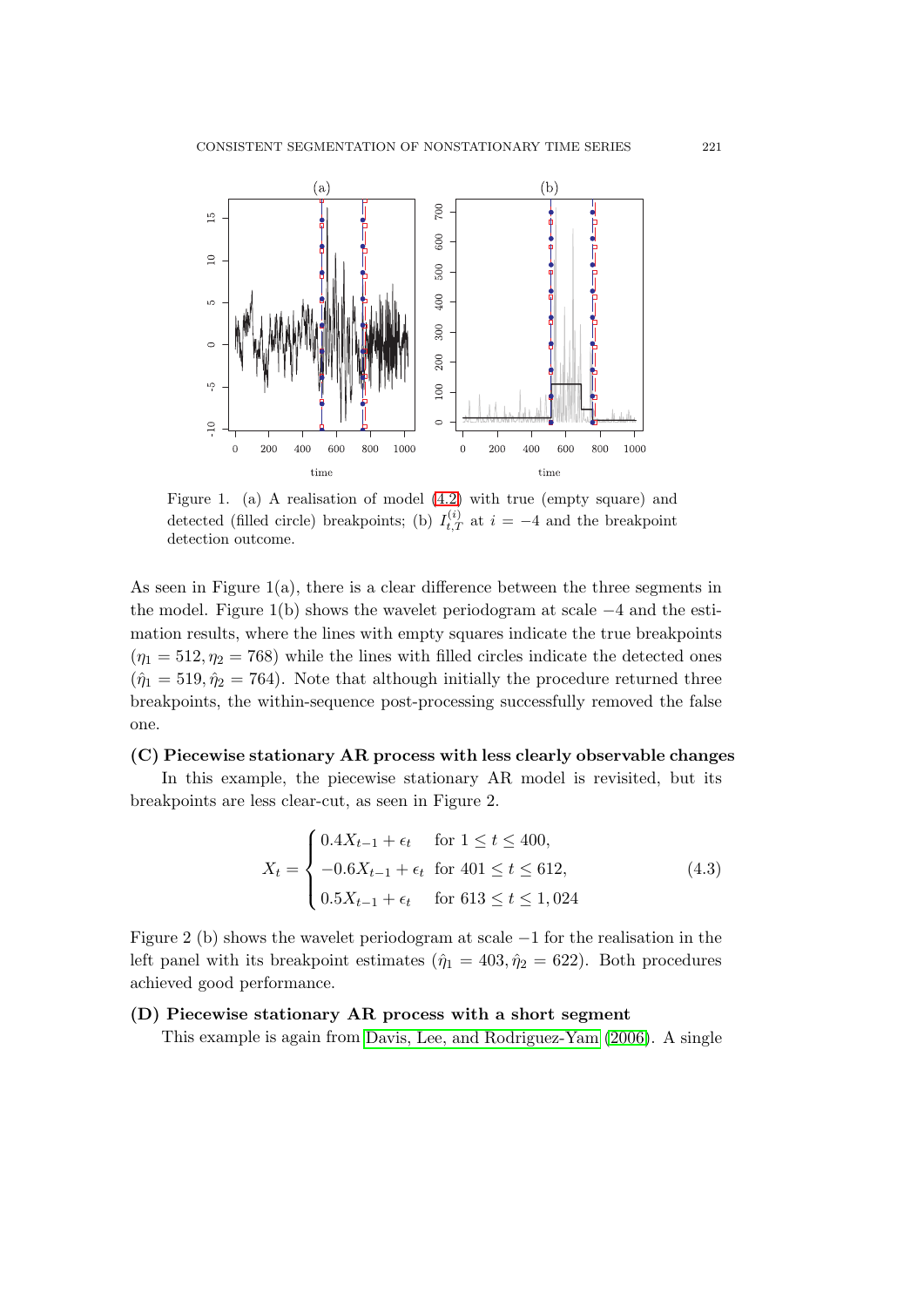

Figure 2. (a) A realisation of model (4.3); (b)  $I_{t,T}^{(i)}$  at  $i = -1$  and the breakpoint detection outcome.



Figure 3. (a) A realisation of model (4.4); (b)  $I_{t,T}^{(i)}$  at  $i = -3$  and the breakpoint detection outcome.

breakpoint occurs and one segment is much shorter than the other.

$$
X_t = \begin{cases} 0.75X_{t-1} + \epsilon_t & \text{for } 1 \le t \le 50, \\ -0.5X_{t-1} + \epsilon_t & \text{for } 51 \le t \le 1,024. \end{cases}
$$
(4.4)

A typical realisation of (4.4), its wavelet periodogram at scale *−*3, and the estimation outcome are shown in Figure 3, where the jump at  $\eta_1 = 50$  was identified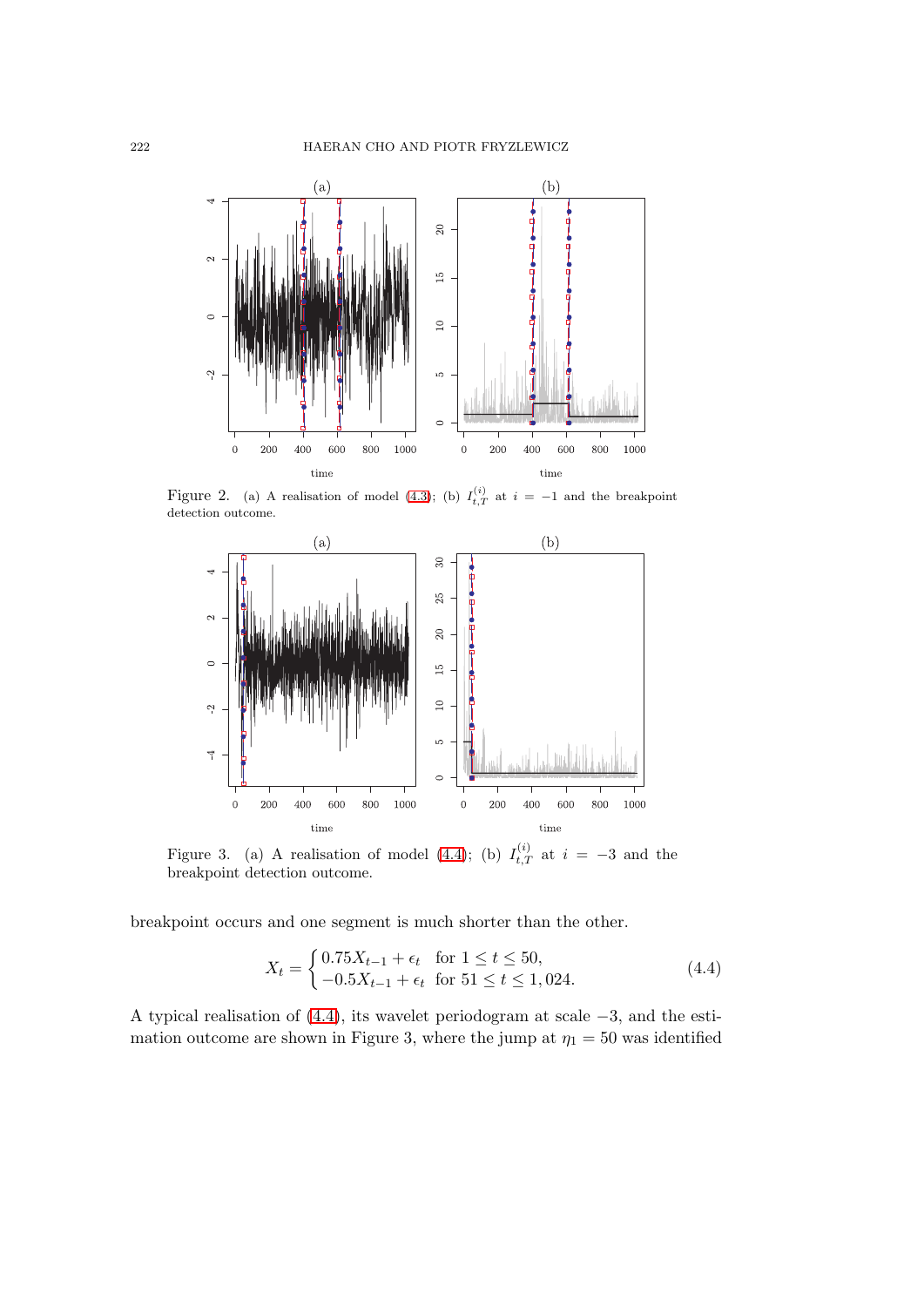<span id="page-16-0"></span>as  $\hat{\eta}_1 = 49$ . Even though one segment is substantially shorter than the other, our procedure was able to detect exactly one breakpoint in 97% of the cases and underestimation did not occur even when it failed to detect exactly one.

## **(E) Piecewise stationary near-unit-root process with changing variance**

Financial time series, such as stock indices, individual share or commodity prices, or currency exchange rates are, for such purposes as pricing of derivative instruments, often modelled by a random walk with a time-varying variance. We generated a piecewise stationary, near-unit-root example following (4.5), where the variance has two breakpoints over time and the AR parameter remains constant and very close to 1; a typical realisation is given in Figure  $4(a)$ . Note that, within each stationary segment, the process can be seen as a special case of the near-unit-root process of Phillips and Perron (1988).

$$
X_t = \begin{cases} 0.999X_{t-1} + \epsilon_t, \epsilon_t \sim \mathcal{N}(0, 1) & \text{for } 1 \le t \le 400, \\ 0.999X_{t-1} + \epsilon_t, \epsilon_t \sim \mathcal{N}(0, 1.5^2) & \text{for } 401 \le t \le 750, \\ 0.999X_{t-1} + \epsilon_t, \epsilon_t \sim \mathcal{N}(0, 1) & \text{for } 751 \le t \le 1,024. \end{cases} \tag{4.5}
$$

Recall that the Auto-PARM is designed to find the "best" combination of the total number and locations of breakpoints, and adopts a genetic algorithm to traverse the vast parameter space. However, due to the stochastic nature of the algorithm, it occasionally fails to return consistent estimates. This instability was emphasised here, with each run often returning different breakpoints. For one typical realisation, it detected  $t = 21$  and 797 as breakpoints, and then only  $t = 741$  in the next run on the same sample path. Overall, the performance of Auto-PARM leaves much to be desired for this particular example, whereas our method performed well, though this is not a criticism of Auto-PARM in general, as it performed well in other examples. Note that it was at scale *−*1 of the wavelet periodogram that both breakpoints were consistently identified the most frequently. The computation of the wavelet periodogram at scale *−*1 with Haar wavelets is a differencing operation and naturally "whitens" the near-unit-root process (4.5), clearly revealing any changes of variance in the sequence.

#### **(F) Piecewise stationary AR process with high autocorrelation**

The features of this AR model are a high degree of autocorrelation and less obvious breakpoints compared to previous examples. A typical realisation is shown in Figure  $5(a)$ .

$$
X_t = \begin{cases} 1.399X_{t-1} - 0.4X_{t-1} + \epsilon_t, \epsilon_t \sim \mathcal{N}(0, 0.8^2) & \text{for } 1 \le t \le 400, \\ 0.999X_{t-1} + \epsilon_t, & \epsilon_t \sim \mathcal{N}(0, 1.2^2) & \text{for } 401 \le t \le 750, \\ 0.699X_{t-1} + 0.3X_{t-1} + \epsilon_t, \epsilon_t \sim \mathcal{N}(0, 1) & \text{for } 751 \le t \le 1,024. \end{cases}
$$
(4.6)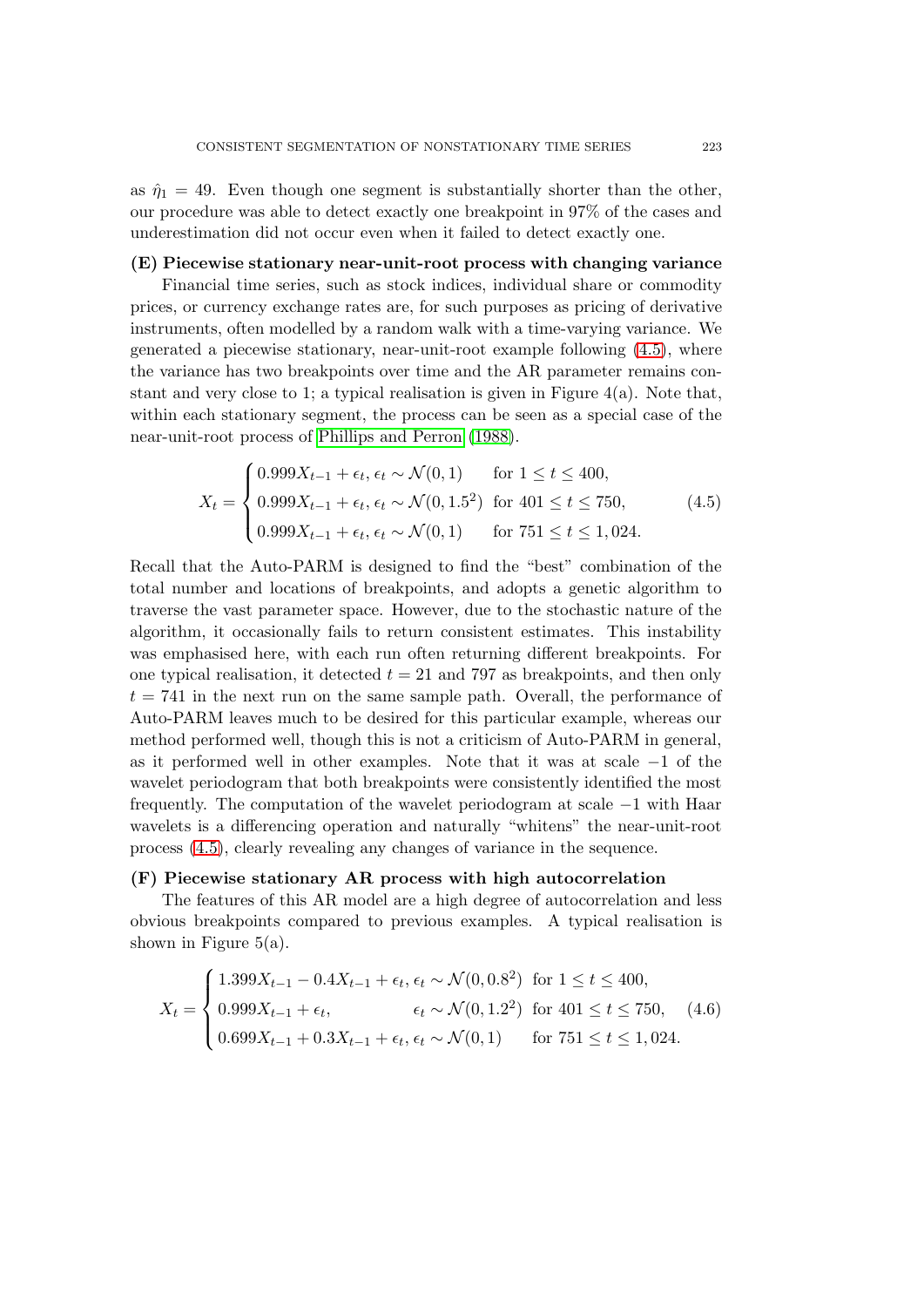

Figure 4. (a) A realisation of model (4.5); (b)  $I_{t,T}^{(i)}$  at  $i = -1$  and the breakpoint detection outcome.



Figure 5. (a) A realisation of model (4.6); (b)  $I_{t,T}^{(i)}$  at  $i = -1$  and the breakpoint detection outcome; (c)  $I_{t,T}^{(i)}$  at  $i = -2$  and the breakpoint detection outcome.

Again, the instability of Auto-PARM [was](#page-16-0) notable here, with the second breakpoint at  $t = 750$  often left undetected. Our procedure correctly identified both breakpoints in 84% of the cases.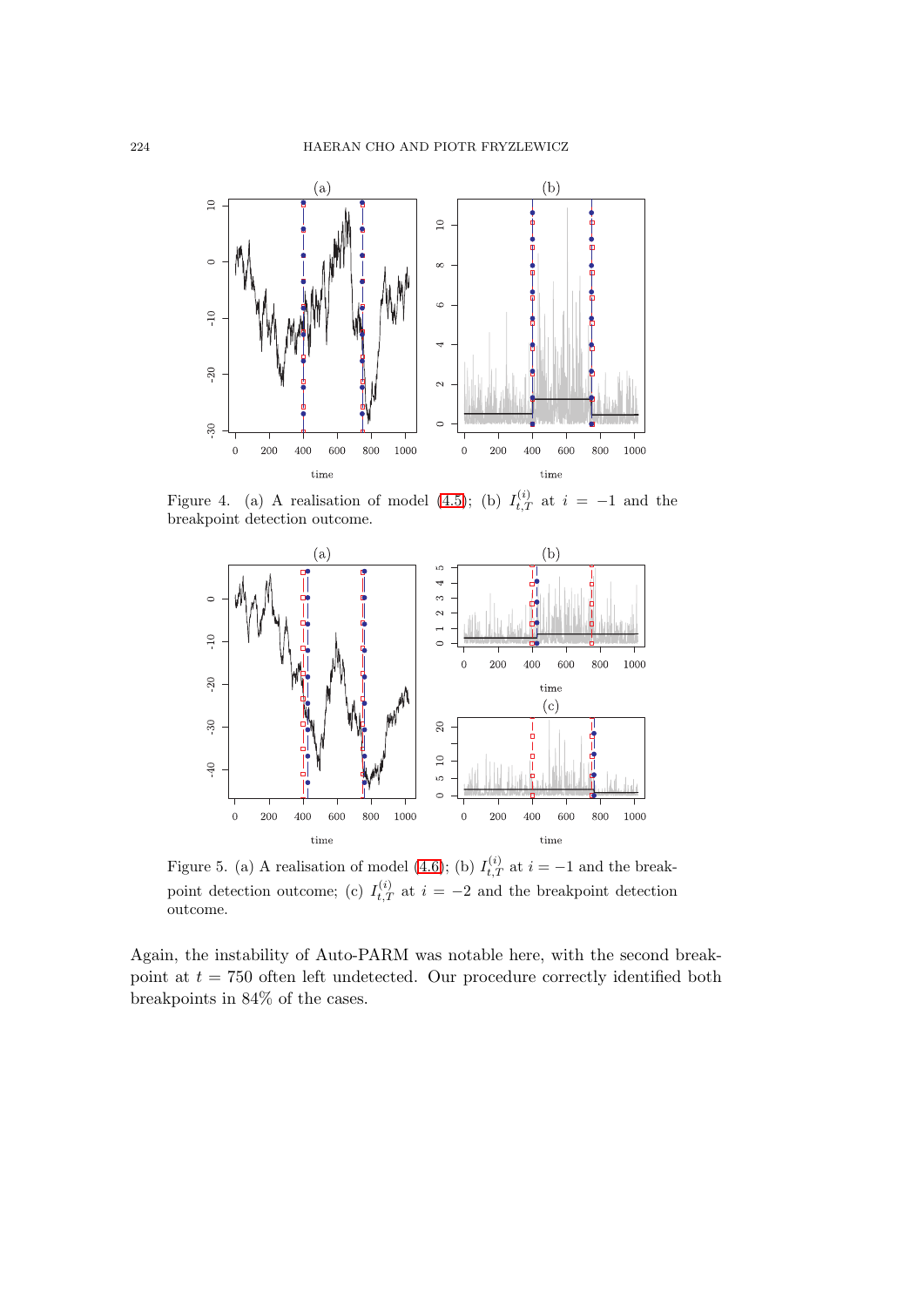

Figure 6. (a) A realisation of model (4.7); (b)  $I_{t,T}^{(i)}$  at  $i = -4$  and the breakpoint detection outcome.

# **(G) Piecewise stationary ARMA**(1*,* 1) **process**

We generated piecewise stationary ARMA processes as

$$
X_{t} = \begin{cases} 0.7X_{t-1} + \epsilon_{t} + 0.6\epsilon_{t-1} & \text{for } 1 \leq t \leq 125, \\ 0.3X_{t-1} + \epsilon_{t} + 0.3\epsilon_{t-1} & \text{for } 126 \leq t \leq 532, \\ 0.9X_{t-1} + \epsilon_{t} & \text{for } 533 \leq t \leq 704, \\ 0.1X_{t-1} + \epsilon_{t} - 0.5\epsilon_{t-1} & \text{for } 705 \leq t \leq 1,024. \end{cases} \tag{4.7}
$$

As illustrated in Figure  $6(a)$ , the first breakpoint  $t = 125$  is less apparent than the other two. Auto-PARM often left this breakpoint undetected, while our procedure found all three in 76% of cases. We note that it was scale *i* = *−*4 at which  $t = 125$  was detected most frequently by our procedure. With a time series of length  $T = 1,024$ , default scales provided by our algorithm are  $i = -1, -2, -3$ , and this example demonstrates the effectiveness of the updating procedure for *I*<sup>\*</sup> described in Section 3.4. That is, after completing the examination of  $I_{tT}^{(i)}$ *t,T* for  $i = -1, -2, -3$ , our procedure checked if there were more breakpoints to be detected from  $I_{t,T}^{(i)}$  for the next scale  $i = -4$  and, as it was the case, updated  $I^*$ to 4. Figure 6(b) shows the wavelet periodogram at scale *−*4 for the time series example in the left panel.

## **5. U.S Stock Market Data Analysis**

Many authors, including Stărică and Granger (2005), argue in favour of nonstationary modelling of financial returns. In this analysis, we consider the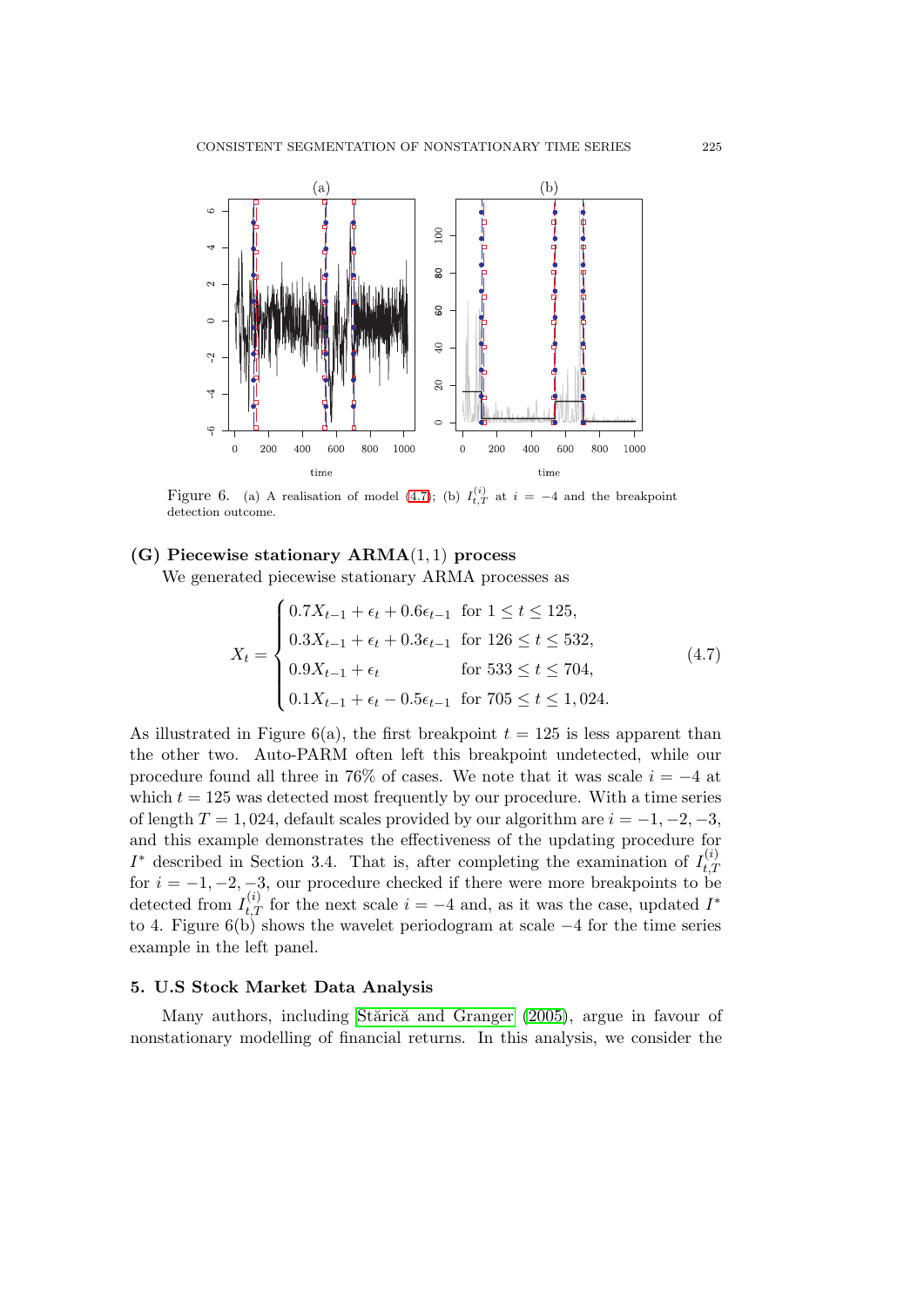

Figure 7. (a) Weekly average values of the Dow Jones IA index (July 1970– May 1975); (b) Wavelet periodogram at scale *−*1 and the breakpoint detection outcome.

Dow Jones Industrial Average index and regard it as a process with an extremely high degree of autocorrelation (such as in the near-unit-root model of Phillips and Perron (1988)) and a time-varying variance, similar to the simulation model in Section 4 (E).

#### **(A) Dow Jones weekly closing values 1970–1975**

[The time serie](#page-22-0)s of weekly closing values of the Dow Jones Industrial [Average](#page-22-0) index between July 1971 and August 1974 was studied in Hsu (1979) and revisited in Chen and Gupta (1997). Historical data are available on www.google.com/ finance/historical?q=INDEXDJX:.DJI, where daily and weekly prices can be extracted for any time period. Both papers concluded that there was a change in the variance of the index around the third week o[f March 19](#page-21-0)73. For ease of [computation of the wav](#page-21-0)elet periodogram, we chose the [same weekly index](www.google.com/finance/historical?q=INDEXDJX:.DJI) [between 1 July 1970 and 19 May 1975 so](www.google.com/finance/historical?q=INDEXDJX:.DJI) that the data size was  $T = 256$  with the above-mentioned time period was contained in this interval. The third week of March 1973 corresponds to  $t = 141$  and our procedure detected  $\hat{\eta} = 142$  as a breakpoint, as illustrated in Figure 7. The Auto-PARM did not return any breakpoint, while the segmentation procedure proposed in Lavielle and Teyssière (2005), when applied to the log-returns (log( $X_t/X_{t-1}$ )) of the data rather than the data  $X_t$  themselves, returned  $t = 141$  as a breakpoint, which is very close to  $\hat{\eta}$ .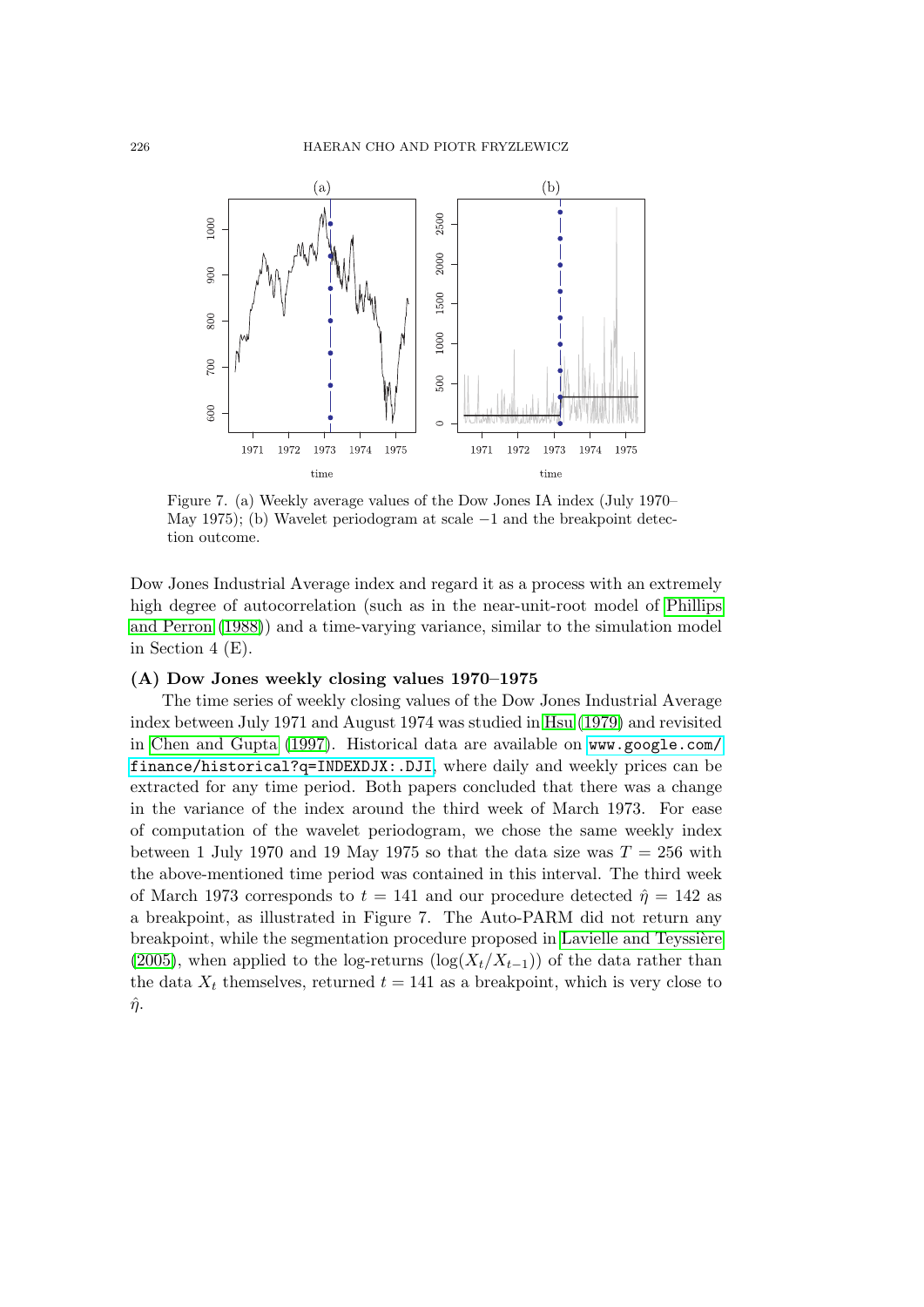

Figure 8. (a) Daily average values of the Dow Jones IA index (Jan 2007–Jan 2009); (b) Wavelet periodogram at scale *−*1 and the breakpoint detection outcome.

## **(B) Dow Jones daily closing values 2007–2009**

We further investigated more recent *daily* data from the same source, between 8 January 2007 and 16 January 2009. Over this period, the global financial market experienced one of the worst crises in history. Our breakpoint detection algorithm found two breakpoints (see Figure 8), one in the last week of July 2007  $(\hat{\eta}_1 = 135)$ , and the other in mid-September 2008 ( $\hat{\eta}_2 = 424$ ). The Auto-PARM returned three breakpoints on average, although the estimated breakpoints were unstable as in Section 4 (E):  $t = 35,426$  and 488 were detected most often as breakpoints, while  $t = 100$  and  $t = 140$  were detected in place of  $t = 35$  on other occasions. The segmentation procedure from Lavielle and Teyssière  $(2005)$ , when applied to the log-returns (log( $X_t/X_{t-1}$ )) of the data rather than the data  $X_t$ themselves, detected  $t = 127$  and 424 as breakpoints, which are very close to  $\hat{\eta}_1$ and  $\hat{\eta}_2$ . The first breakpoint coincided with the outbreak of the worldwide "credit" crunch" as subprime mortgage-backed secur[ities were discovered in portf](#page-22-0)olios of banks and hedge funds around the world. The second breakpoint coincided with the bankruptcy of Lehman Brothers, a major financial services firm, an event that brought even more volatility to the market. Evidence supporting our breakpoint detection outcome is the TED spread (available from http://www.bloomberg. com/apps/quote?ticker=.tedsp:ind), an indicator of perceived credit risk in the general economy; it spiked up in late July 2007, remained volatile for a year, then spiked even higher in September 2008. These m[ovements coincide almost](http://www.bloomberg.com/apps/quote?ticker=.tedsp:ind) [exactly with our detected breakpoints.](http://www.bloomberg.com/apps/quote?ticker=.tedsp:ind)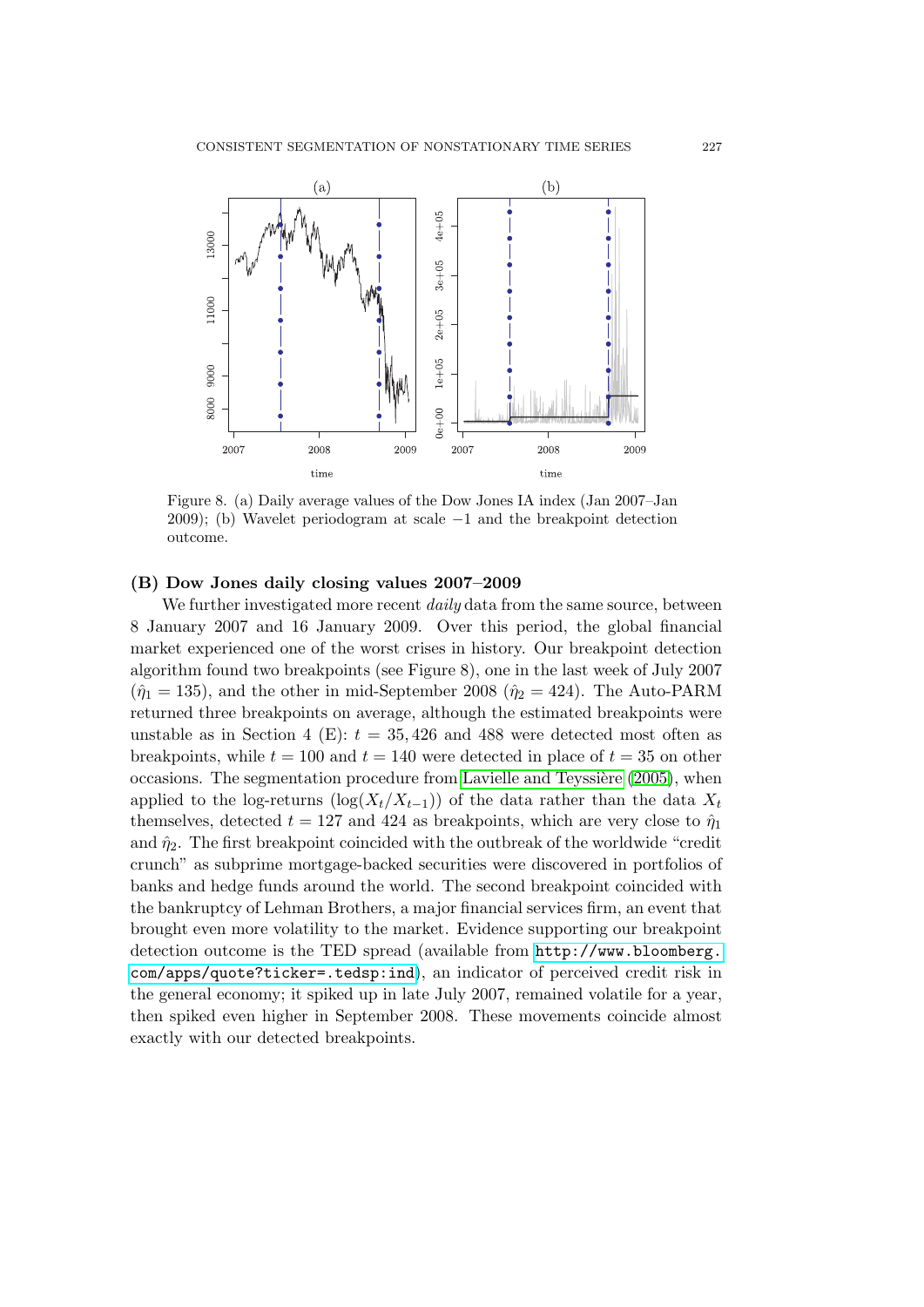## <span id="page-21-0"></span>**Acknowledgements**

The authors would like to thank Rainer von Sachs for his interesting comments on this work. Also we are grateful to the Editor, an associate editor and two referees for their stimulating reports that led to a significant improvement of the paper.

## **References**

- Adak, S. (1998). Time-dependent spectral analysis of nonstationary time series. *J. Amer. Statist. Assoc.* **93**, 1488-1501.
- Andreou, E. and Ghysels, E. (2002). Detecting multiple breaks in financial market volatility dynamics. *J. Appl. Economics*. **17**, 579-600.
- Bai, J. and Perron, P. (1998). Estimating and testing linear models with multiple structural changes. *Econometrica*. **66**, 47-78.
- Chen, J. and Gupta, A. K. (1997). Testing and locating variance change-points with application to stock prices. *J. Amer. Statist. Assoc.* **92**, 739-747.
- Chernoff, H. and Zacks, S. (1964). Estimating the current mean of a normal distribution which is subject to changes in time. *Ann. Math. Statist.* **35**, 999-1028.
- Davis, R. A., Lee, T. C. M., and Rodriguez-Yam, G. A. (2006). Structural break estimation for non-stationary time series. *J. Amer. Statist. Assoc.* **101**, 223-239.
- Davis, R. A., Lee, T. C. M. and Rodriguez-Yam, G. A. (2008). Break detection for a class of nonlinear time series models. *J. Time Anal.* **29**, 834-867.
- Fryzlewicz, P. and Nason, G. (2006). Haar-Fisz estimation of evolutionary wavelet spectra. *J. Roy. Statist. Soc. Ser. B* **68**, 611-634.
- Fryzlewicz, P., Sapatinas, T. and Subba Rao. S. (2006). A Haar-Fisz technique for locally stationary volatility estimation. *Biometrika*. **93**, 687-704.
- Gabbanini, F., Vannucci, M., Bartoli, G. and Moro, A. (2004). Wavelet packet methods for the analysis of variance of time series with application to crack widths on the Brunelleschi Dome. *J. Comput. Graph. Statist.* **13**, 639-658.
- Hawkins, D. M. (1977). Testing a sequence of observations for a shift in location. *J. Amer. Statist. Assoc.* **72**, 180-186.
- Hsu, D. A. (1977). Tests for variance shifts at an unknown time point. *Journal of Applied Statistics*. **26**, 179-184.
- Hsu, D. A. (1979). Detecting shifts of parameters in Gamma sequences with applications to stock price and air traffic flow analysis. *J. Amer. Statist. Assoc.* **74**, 31-40.
- Inclán, C. and Tiao, G. C. (1994). Use of cumulative sums of squares for retrospective detection of changes of variance. *J. Amer. Statist. Assoc.* **89**, 913-923.
- Kokoszka, P. and Leipus, R. (2000). Change-point estimation in ARCH models. *Bernoulli*. **6**, 513-539.
- Kouamo, O., Moulines, E. and Roueff, F. (2010). Testing for homogeneity of variance in the wavelet domain. In *Dependence, with Applications in Statistics and Econometrics* (eds P. Doukhan, G. Lang, D. Surgailis and G. Teyssière). 175-205.
- Lai, T. (2001). Sequential analysis: some classical problems and new challenges. *Statist. Sinica* **11**, 303-350.